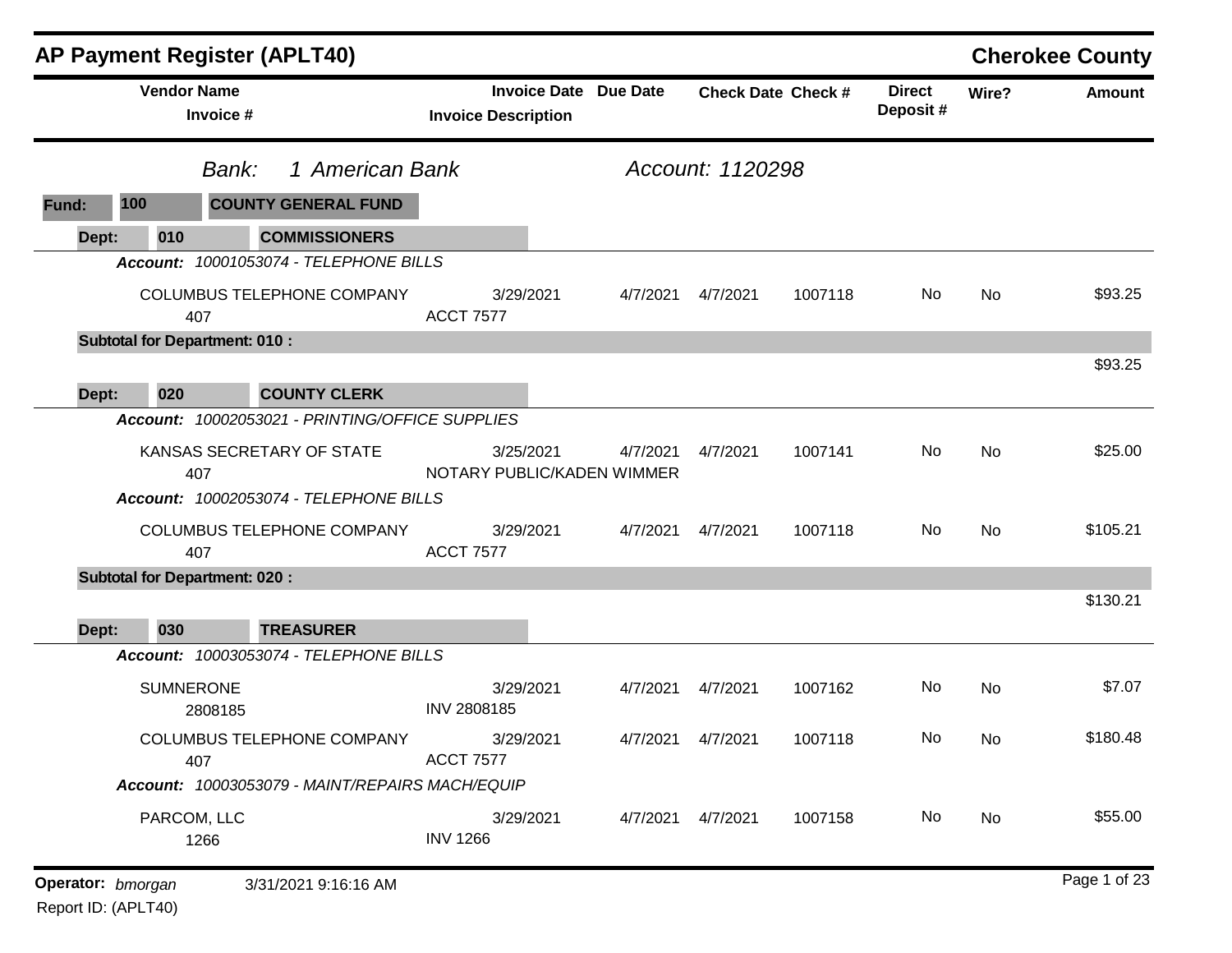| <b>AP Payment Register (APLT40)</b>                                             |                                                            |          |          |                           |                           |           | <b>Cherokee County</b> |
|---------------------------------------------------------------------------------|------------------------------------------------------------|----------|----------|---------------------------|---------------------------|-----------|------------------------|
| <b>Vendor Name</b><br>Invoice #                                                 | <b>Invoice Date Due Date</b><br><b>Invoice Description</b> |          |          | <b>Check Date Check #</b> | <b>Direct</b><br>Deposit# | Wire?     | <b>Amount</b>          |
| <b>Subtotal for Department: 030:</b>                                            |                                                            |          |          |                           |                           |           |                        |
| 040<br><b>ATTORNEY</b><br>Dept:                                                 |                                                            |          |          |                           |                           |           | \$242.55               |
| Account: 10004053021 - PRINTING/OFFICE SUPPLIES                                 |                                                            |          |          |                           |                           |           |                        |
| <b>XEROX FINANCIAL SERVICES</b><br>2516773                                      | 3/29/2021<br>INV 2516773                                   | 4/7/2021 | 4/7/2021 | 1007168                   | No                        | <b>No</b> | \$276.82               |
| ETTINGER'S OFFICE SUPPLY<br>5372060<br>Account: 10004053068 - OTHER COMMODITIES | 3/29/2021<br>INV 5372060                                   | 4/7/2021 | 4/7/2021 | 1007123                   | No                        | <b>No</b> | \$206.34               |
| <b>CULLIGAN OF JOPLIN</b><br>186123<br>Account: 10004053074 - TELEPHONE BILLS   | 3/29/2021<br><b>INV 186123</b>                             | 4/7/2021 | 4/7/2021 | 1007119                   | No.                       | <b>No</b> | \$7.20                 |
| COLUMBUS TELEPHONE COMPANY<br>407                                               | 3/29/2021<br><b>ACCT 7577</b>                              | 4/7/2021 | 4/7/2021 | 1007118                   | No                        | <b>No</b> | \$302.67               |
| Account: 10004053078 - LEGAL PRINTING/ADVERTISING                               |                                                            |          |          |                           |                           |           |                        |
| CHEROKEE COUNTY NEWS-ADVOCATE<br>407                                            | 3/29/2021<br>LEGAL/ AD# 00094055                           | 4/7/2021 | 4/7/2021 | 1007110                   | <b>No</b>                 | <b>No</b> | \$109.76               |
| Account: 10004053089 - OTHER CONTRACTUAL                                        |                                                            |          |          |                           |                           |           |                        |
| <b>VERIZON WIRELESS</b><br>9875630351                                           | 3/29/2021<br>INV 9875630351                                | 4/7/2021 | 4/7/2021 | 1007166                   | No                        | <b>No</b> | \$80.02                |
| Account: 10004053093 - OFFICE FURNITURE/EQUIP                                   |                                                            |          |          |                           |                           |           |                        |
| ETTINGER'S OFFICE SUPPLY<br>5372060                                             | 3/29/2021<br>INV 5372060                                   | 4/7/2021 | 4/7/2021 | 1007123                   | No.                       | <b>No</b> | \$387.59               |
| <b>Subtotal for Department: 040:</b>                                            |                                                            |          |          |                           |                           |           |                        |
|                                                                                 |                                                            |          |          |                           |                           |           | \$1,370.40             |

**Dept: 050 REGISTER OF DEEDS**

*Account: 10005053074 - UTILITIES/TELEPHONE BILLS*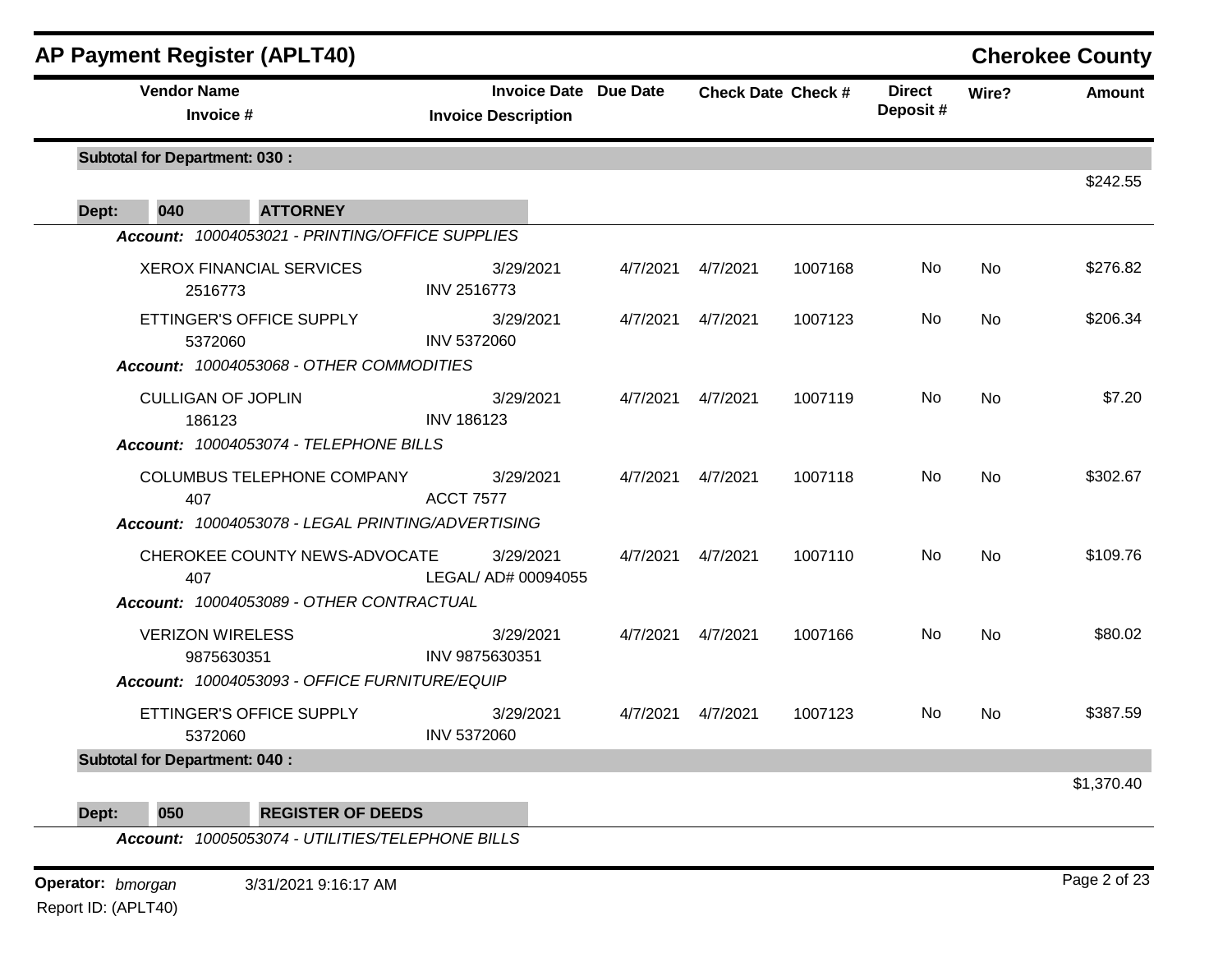| <b>AP Payment Register (APLT40)</b>             |                                                            |          |                    |                           |                           |           | <b>Cherokee County</b> |
|-------------------------------------------------|------------------------------------------------------------|----------|--------------------|---------------------------|---------------------------|-----------|------------------------|
| <b>Vendor Name</b><br>Invoice #                 | <b>Invoice Date Due Date</b><br><b>Invoice Description</b> |          |                    | <b>Check Date Check #</b> | <b>Direct</b><br>Deposit# | Wire?     | Amount                 |
| COLUMBUS TELEPHONE COMPANY<br>407               | 3/29/2021<br><b>ACCT 7577</b>                              | 4/7/2021 | 4/7/2021           | 1007118                   | <b>No</b>                 | <b>No</b> | \$95.83                |
| Account: 10005053075 - DUES/SUBSCRIPTIONS       |                                                            |          |                    |                           |                           |           |                        |
| KANSAS REGISTER OF DEEDS ASSOCIATIO<br>407      | 3/22/2021<br>2021 DUES STATEMENT, CHEROKEE CO              |          | 4/7/2021  4/7/2021 | 1007140                   | No                        | <b>No</b> | \$200.00               |
| <b>Subtotal for Department: 050:</b>            |                                                            |          |                    |                           |                           |           |                        |
| 060<br><b>SHERIFF &amp; JAIL</b><br>Dept:       |                                                            |          |                    |                           |                           |           | \$295.83               |
| Account: 10006053021 - PRINTING/OFFICE SUPPLIES |                                                            |          |                    |                           |                           |           |                        |
| <b>QUILL CORPORATION</b><br>14928699            | 3/22/2021<br>INV 14928699                                  | 4/7/2021 | 4/7/2021           | 1007159                   | <b>No</b>                 | <b>No</b> | \$332.45               |
| <b>CINTAS CORP</b><br>8405041280                | 3/22/2021<br>INV 8405041280                                | 4/7/2021 | 4/7/2021           | 1007114                   | <b>No</b>                 | <b>No</b> | \$455.79               |
| <b>QUILL CORPORATION</b><br>15143161            | 3/25/2021<br>INV 15143161                                  | 4/7/2021 | 4/7/2021           | 1007159                   | No                        | <b>No</b> | \$48.76                |
| QUILL CORPORATION<br>15180966                   | 3/25/2021<br>INV 15180966                                  | 4/7/2021 | 4/7/2021           | 1007159                   | No                        | <b>No</b> | \$283.96               |
| ETTINGER'S OFFICE SUPPLY<br>5370830             | 3/25/2021<br>ING 5370830                                   | 4/7/2021 | 4/7/2021           | 1007123                   | No                        | <b>No</b> | \$194.00               |
| Account: 10006053025 - PARTS/VEHICLE REPAIRS    |                                                            |          |                    |                           |                           |           |                        |
| MIKE CARPINO FORD MERCURY INC<br>113904         | 3/23/2021<br><b>INV 113904</b>                             | 4/7/2021 | 4/7/2021           | 1007151                   | No                        | <b>No</b> | \$37.40                |
| NATALINIS AUTOMOTIVE<br>765894                  | 3/23/2021<br><b>INV 765894</b>                             | 4/7/2021 | 4/7/2021           | 1007155                   | No                        | <b>No</b> | \$39.24                |
| MIKE CARPINO FORD MERCURY INC<br>113903         | 3/23/2021<br><b>INV 113903</b>                             | 4/7/2021 | 4/7/2021           | 1007151                   | <b>No</b>                 | No        | \$1,072.55             |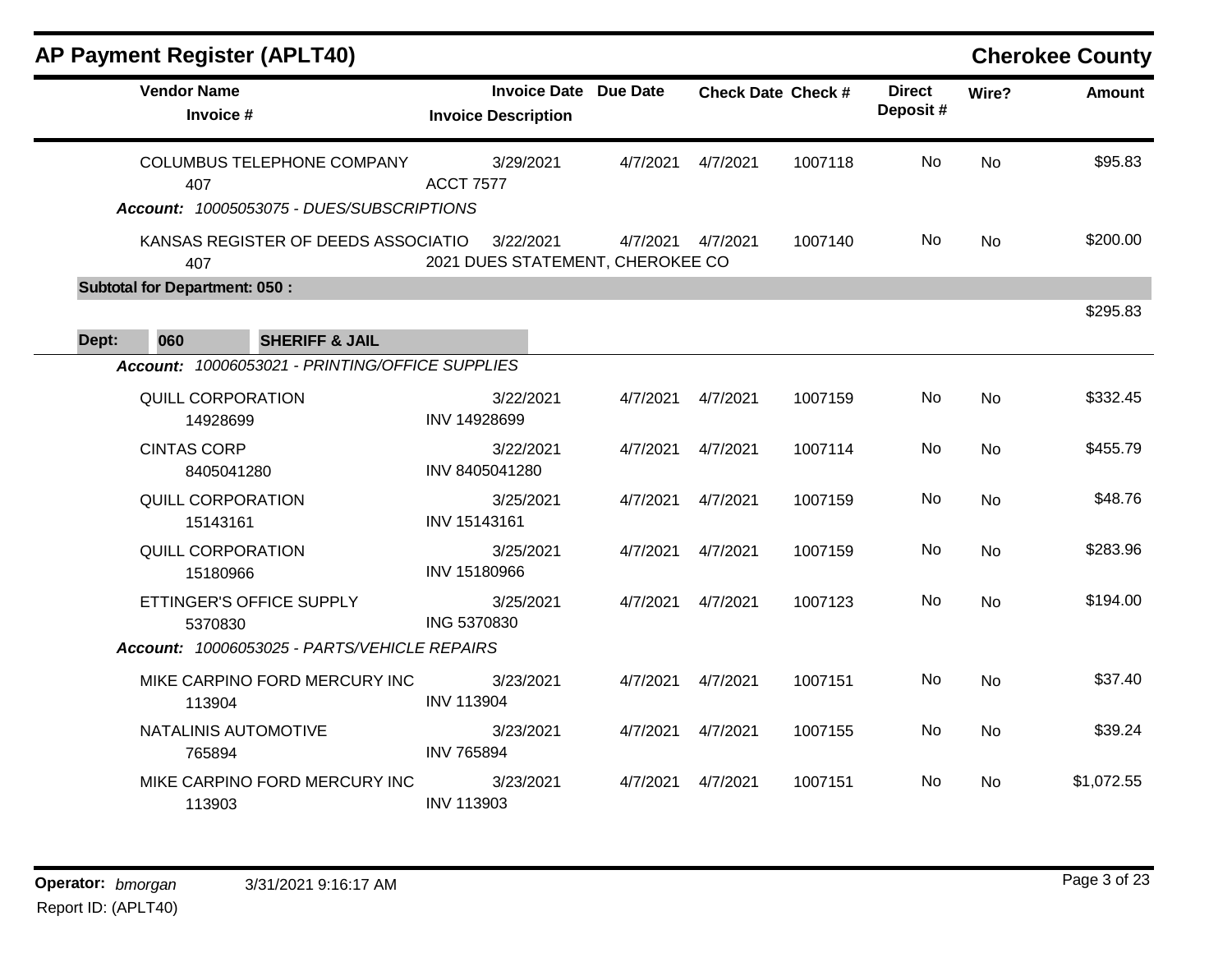| <b>Vendor Name</b><br>Invoice #                    | <b>Invoice Date Due Date</b><br><b>Invoice Description</b> |                    | <b>Check Date Check #</b> | <b>Direct</b><br>Deposit# | Wire?     | <b>Amount</b> |
|----------------------------------------------------|------------------------------------------------------------|--------------------|---------------------------|---------------------------|-----------|---------------|
| NATALINIS AUTOMOTIVE<br>765873                     | 3/22/2021<br><b>INV 765873</b>                             | 4/7/2021  4/7/2021 | 1007155                   | No.                       | <b>No</b> | \$115.31      |
| MIKE CARPINO FORD MERCURY INC<br>113921            | 3/30/2021<br><b>INV 113921</b>                             | 4/7/2021  4/7/2021 | 1007151                   | No.                       | <b>No</b> | \$4,654.30    |
| Account: 10006053030 - GASOLINE                    |                                                            |                    |                           |                           |           |               |
| JIM WOODS MARKETING INC<br>0042799                 | 3/22/2021<br><b>INV 0042799</b>                            | 4/7/2021  4/7/2021 | 1007134                   | No.                       | No        | \$2,737.84    |
| Account: 10006053040 - JANITORIAL SUPPLIES         |                                                            |                    |                           |                           |           |               |
| HENRY KRAFT INC<br>400643                          | 3/22/2021<br><b>INV 400643</b>                             | 4/7/2021  4/7/2021 | 1007130                   | No.                       | <b>No</b> | \$690.18      |
| Account: 10006053071 - COMMUNICATIONS              |                                                            |                    |                           |                           |           |               |
| BROOKS-JEFFREY MARKETING, INC<br>198288            | 3/25/2021<br><b>INV 198288</b>                             | 4/7/2021  4/7/2021 | 1007101                   | No.                       | <b>No</b> | \$208.23      |
| BROOKS-JEFFREY MARKETING, INC<br>198289            | 3/25/2021<br><b>INV 198289</b>                             | 4/7/2021  4/7/2021 | 1007101                   | No.                       | <b>No</b> | \$498.75      |
| Account: 10006053072 - GAS, ELECTRIC, WATER        |                                                            |                    |                           |                           |           |               |
| <b>LIBERTY UTILITIES</b><br>407 SH                 | 3/22/2021<br>ACCT 643108-13-7                              | 4/7/2021  4/7/2021 | 1007144                   | No.                       | <b>No</b> | \$2,765.11    |
| Account: 10006053074 - TELEPHONE BILLS             |                                                            |                    |                           |                           |           |               |
| COLUMBUS TELEPHONE COMPANY<br>407 SH               | 3/29/2021<br><b>ACCT 2963</b>                              | 4/7/2021  4/7/2021 | 1007118                   | No.                       | No        | \$1,507.82    |
| Account: 10006053076 - PROFESSIONAL SERVICES       |                                                            |                    |                           |                           |           |               |
| <b>FOUR STATE PRINTING</b><br>11177                | 3/22/2021<br><b>INV 11177</b>                              | 4/7/2021  4/7/2021 | 1007127                   | No.                       | <b>No</b> | \$25.50       |
| Account: 10006053080 - MAINTENANCE/BLDGS & GROUNDS |                                                            |                    |                           |                           |           |               |
| <b>CDL ELECTRIC</b><br>W42233                      | 3/22/2021<br><b>INV W42233</b>                             | 4/7/2021 4/7/2021  | 1007104                   | No.                       | <b>No</b> | \$1,808.21    |
|                                                    |                                                            |                    |                           |                           |           |               |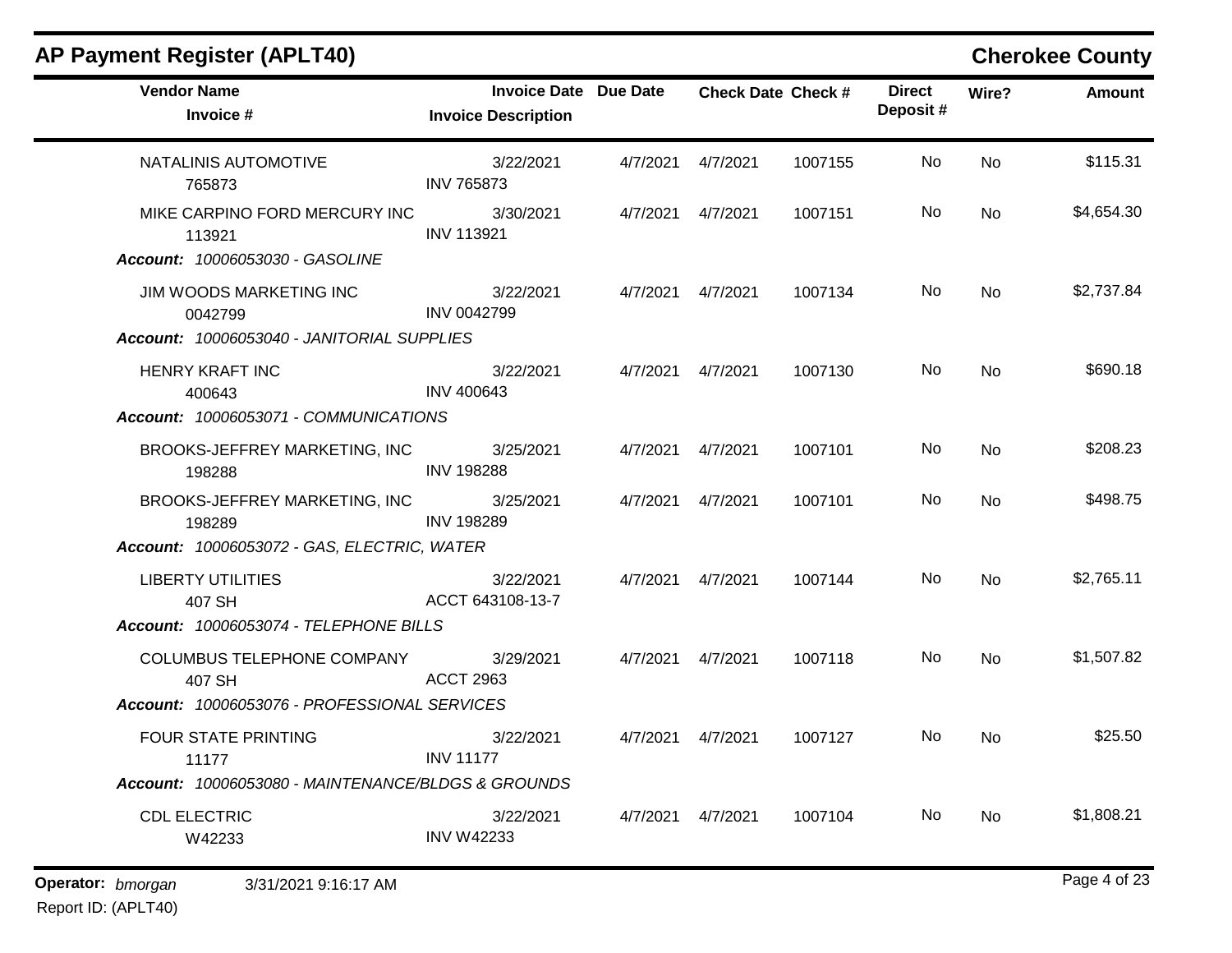|                                                                                           |                                                            |          |          |                           |                           |           | <b>OTERVICE OUTILY</b> |
|-------------------------------------------------------------------------------------------|------------------------------------------------------------|----------|----------|---------------------------|---------------------------|-----------|------------------------|
| <b>Vendor Name</b><br>Invoice #                                                           | <b>Invoice Date Due Date</b><br><b>Invoice Description</b> |          |          | <b>Check Date Check #</b> | <b>Direct</b><br>Deposit# | Wire?     | <b>Amount</b>          |
| <b>CINTAS FIRE PROTECTION</b><br>OF58627257                                               | 3/22/2021<br><b>INV OF58627257</b>                         | 4/7/2021 | 4/7/2021 | 1007115                   | No                        | <b>No</b> | \$358.00               |
| RJ KOOL COMPANY - KANSAS CITY<br>00925352<br>Account: 10006053088 - CLASSES/TRAINING FEES | 3/22/2021<br>INV 00925352                                  | 4/7/2021 | 4/7/2021 | 1007160                   | No                        | <b>No</b> | \$575.55               |
| N&F TRAINING SOLUTIONS, LLC<br>407<br><b>Account: 10006053299 - S.P.A.R.K Planning</b>    | 3/22/2021<br>ACTIVE SHOOTER CONFERENCE                     | 4/7/2021 | 4/7/2021 | 1007153                   | No                        | <b>No</b> | \$600.00               |
| <b>CMI INC</b><br>929772<br>Account: 10006053737 - INMATE PERSONAL ITEMS                  | 3/30/2021<br><b>INV 929772</b>                             | 4/7/2021 | 4/7/2021 | 1007117                   | No                        | <b>No</b> | \$4,735.00             |
| <b>CHERYL HAINES</b><br>407                                                               | 3/25/2021<br>REPAIRS, INMATE UNIFORMS                      | 4/7/2021 | 4/7/2021 | 1007112                   | No                        | <b>No</b> | \$64.00                |
| <b>TURNKEY CORRECTIONS</b><br>10017463<br>Account: 10006053786 - INMATE MEDICAL           | 3/25/2021<br>INV 10017463                                  | 4/7/2021 | 4/7/2021 | 1007165                   | No                        | No        | \$2,331.90             |
| <b>GARCIA CLINICAL LABORATORY</b><br>56437                                                | 3/22/2021<br><b>INV 56437</b>                              | 4/7/2021 | 4/7/2021 | 1007128                   | No                        | <b>No</b> | \$60.00                |
| DIRECT BENEFIT SOLUTIONS<br>2021-041                                                      | 3/25/2021<br>INV 2021-041                                  | 4/7/2021 | 4/7/2021 | 1007120                   | No                        | <b>No</b> | \$140.78               |
| KEITH A MALLATT, O.D.<br>407                                                              | 3/25/2021<br>EX, RX: HARVEY ORTBERG                        | 4/7/2021 | 4/7/2021 | 1007142                   | No                        | <b>No</b> | \$257.00               |
| <b>Subtotal for Department: 060:</b>                                                      |                                                            |          |          |                           |                           |           |                        |
|                                                                                           |                                                            |          |          |                           |                           |           | \$26,597.63            |
|                                                                                           |                                                            |          |          |                           |                           |           |                        |

**Dept: 070 DISTRICT COURT**

*Account: 10007053074 - TELEPHONE BILLS*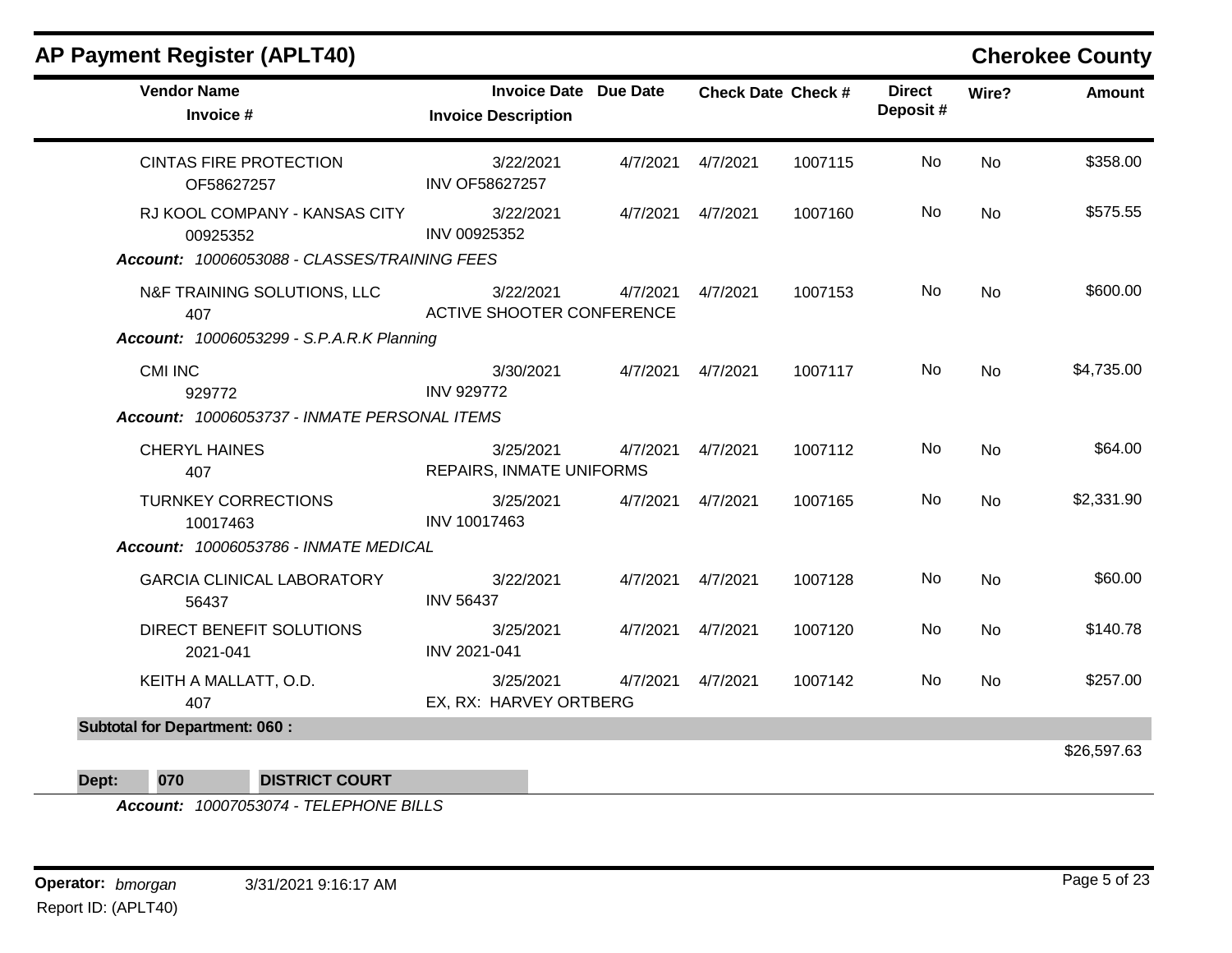| AP Payment Register (APLT40) |                            |  |
|------------------------------|----------------------------|--|
| <b>Vendor Name</b>           | Invoice Date Due D         |  |
| Invoice #                    | <b>Invoice Description</b> |  |
|                              |                            |  |

**Cherokee County** 

| <b>Vendor Name</b><br>Invoice #                                                      | <b>Invoice Date Due Date</b><br><b>Invoice Description</b> | <b>Check Date Check #</b> | <b>Direct</b><br>Deposit# | Wire?     | <b>Amount</b> |
|--------------------------------------------------------------------------------------|------------------------------------------------------------|---------------------------|---------------------------|-----------|---------------|
| <b>COLUMBUS TELEPHONE COMPANY</b><br>407<br>Account: 10007053089 - OTHER CONTRACTUAL | 3/29/2021<br>4/7/2021<br><b>ACCT 7577</b>                  | 1007118<br>4/7/2021       | No.                       | <b>No</b> | \$533.81      |
| <b>DOUGLAS ROPER STEELE</b><br>407                                                   | 3/29/2021<br>4/7/2021<br>MONTHLY ATTY/CO CONTRACT          | 4/7/2021<br>1007122       | No                        | <b>No</b> | \$2,750.00    |
| <b>MELANIE BINGHAM</b><br>407                                                        | 3/29/2021<br>4/7/2021<br>MONTHLY ATTY/CO CONTRACT          | 4/7/2021<br>1007148       | No                        | <b>No</b> | \$2,750.00    |
| <b>CANDACE BREWSTER GAYOSO</b><br>407                                                | 3/29/2021<br>4/7/2021<br>MONTHLY ATTY/CO CONTRACT          | 4/7/2021<br>1007103       | No.                       | <b>No</b> | \$2,750.00    |
| JOANNA L DERFELT<br>407                                                              | 3/29/2021<br>4/7/2021<br>MONTHLY ATTY/CO CONTRACT          | 4/7/2021<br>1007135       | <b>No</b>                 | <b>No</b> | \$2,750.00    |
| <b>Subtotal for Department: 070:</b><br>080<br><b>COURTHOUSE</b><br>Dept:            |                                                            |                           |                           |           | \$11,533.81   |
| Account: 10008053040 - JANITORIAL SUPPLIES<br><b>CINTAS #459</b><br>4078760354       | 3/22/2021<br>4/7/2021<br>INV 4078760354                    | 4/7/2021<br>1007113       | No.                       | <b>No</b> | \$46.82       |
| <b>CINTAS #459</b><br>4079404867                                                     | 3/25/2021<br>4/7/2021<br>INV 4079404867                    | 4/7/2021<br>1007113       | <b>No</b>                 | <b>No</b> | \$46.82       |
| <b>CINTAS #459</b><br>4078088032<br>Account: 10008053042 - BREAKROOM SUPPLIES        | 3/22/2021<br>4/7/2021<br>INV 4078088032                    | 4/7/2021<br>1007113       | No                        | <b>No</b> | \$46.82       |
| <b>CULLIGAN OF JOPLIN</b><br>186151<br>Account: 10008053072 - GAS, ELECTRIC, WATER   | 3/22/2021<br>4/7/2021<br><b>INV 186151</b>                 | 1007119<br>4/7/2021       | No.                       | <b>No</b> | \$19.60       |
| <b>LIBERTY UTILITIES</b><br>407                                                      | 3/22/2021<br>4/7/2021<br>ACCT 305532-35-0                  | 4/7/2021<br>1007144       | No.                       | <b>No</b> | \$1,851.66    |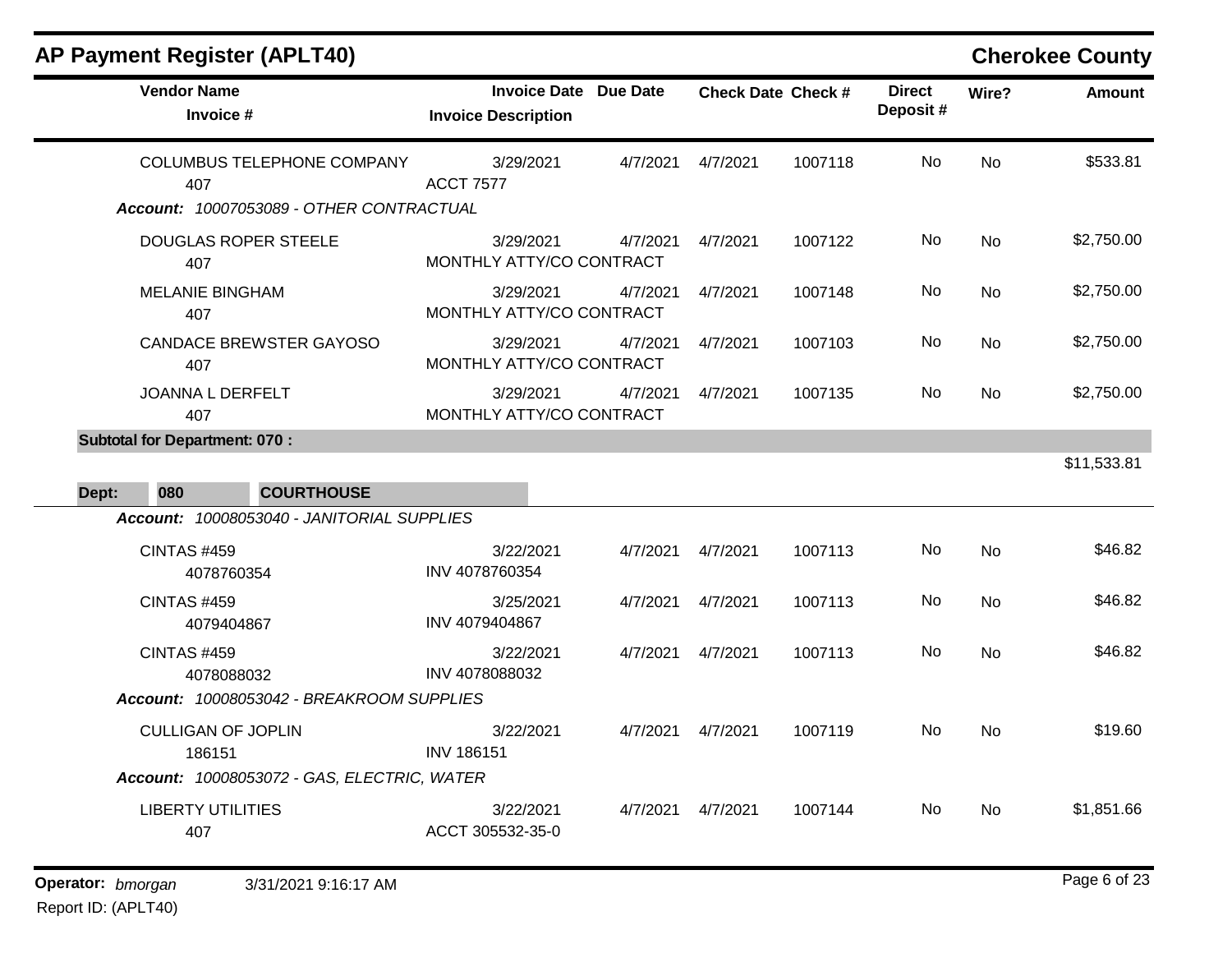|       |                                             | <b>AP Payment Register (APLT40)</b>              |                               |                              |          |                           |                           |           | <b>Cherokee County</b> |
|-------|---------------------------------------------|--------------------------------------------------|-------------------------------|------------------------------|----------|---------------------------|---------------------------|-----------|------------------------|
|       | <b>Vendor Name</b><br>Invoice #             |                                                  | <b>Invoice Description</b>    | <b>Invoice Date Due Date</b> |          | <b>Check Date Check #</b> | <b>Direct</b><br>Deposit# | Wire?     | <b>Amount</b>          |
|       |                                             | Account: 10008053074 - UTILITIES/TELEPHONE BILLS |                               |                              |          |                           |                           |           |                        |
|       | COLUMBUS TELEPHONE COMPANY<br>407           |                                                  | 3/29/2021<br><b>ACCT 7577</b> | 4/7/2021                     | 4/7/2021 | 1007118                   | No.                       | <b>No</b> | \$946.48               |
|       | FEDERAL PROTECTION INC<br>0658942           | Account: 10008053089 - OTHER CONTRACTUAL         | 3/26/2021<br>INV 0658942      | 4/7/2021                     | 4/7/2021 | 1007126                   | No                        | <b>No</b> | \$143.12               |
|       | FEDERAL PROTECTION INC<br>0659126           |                                                  | 3/26/2021<br>INV 0659126      | 4/7/2021                     | 4/7/2021 | 1007126                   | No                        | <b>No</b> | \$33.19                |
|       | <b>Subtotal for Department: 080:</b><br>090 | <b>EMERGENCY PREPAREDNESS</b>                    |                               |                              |          |                           |                           |           | \$3,134.51             |
| Dept: |                                             | Account: 10009053021 - PRINTING/OFFICE SUPPLIES  |                               |                              |          |                           |                           |           |                        |
|       | <b>QUILL CORPORATION</b><br>15082776        | Account: 10009053072 - GAS, ELECTRIC, WATER      | 3/25/2021<br>INV 15082776     | 4/7/2021                     | 4/7/2021 | 1007159                   | No                        | <b>No</b> | \$85.36                |
|       | <b>LIBERTY UTILITIES</b><br>407 EM          | Account: 10009053074 - TELEPHONE BILLS           | 3/26/2021<br>ACCT 122003-60-1 | 4/7/2021                     | 4/7/2021 | 1007144                   | No                        | <b>No</b> | \$110.75               |
|       | 407                                         | <b>COLUMBUS TELEPHONE COMPANY</b>                | 3/29/2021<br><b>ACCT 7577</b> | 4/7/2021                     | 4/7/2021 | 1007118                   | No                        | <b>No</b> | \$91.28                |
|       | <b>Subtotal for Department: 090:</b>        |                                                  |                               |                              |          |                           |                           |           |                        |
| Dept: | 095                                         | <b>HUMAN RESOURCE</b>                            |                               |                              |          |                           |                           |           | \$287.39               |
|       |                                             | Account: 10009553074 - TELEPHONE BILLS           |                               |                              |          |                           |                           |           |                        |
|       | 407                                         | <b>COLUMBUS TELEPHONE COMPANY</b>                | 3/29/2021<br><b>ACCT 7577</b> | 4/7/2021                     | 4/7/2021 | 1007118                   | No.                       | <b>No</b> | \$44.12                |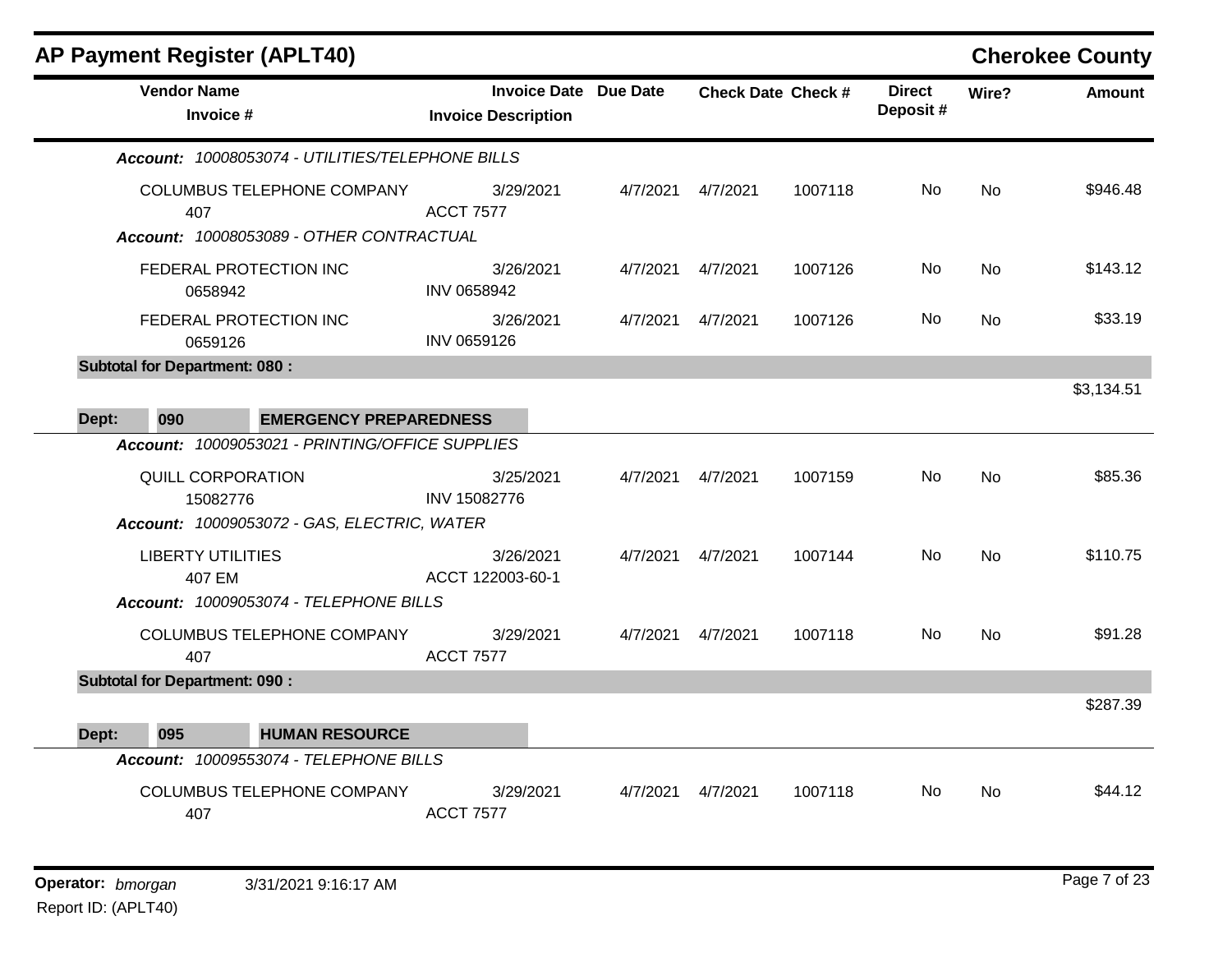| <b>AP Payment Register (APLT40)</b>                                                   |                                                            |          |          |                           |                           |           | <b>Cherokee County</b> |
|---------------------------------------------------------------------------------------|------------------------------------------------------------|----------|----------|---------------------------|---------------------------|-----------|------------------------|
| <b>Vendor Name</b><br>Invoice #                                                       | <b>Invoice Date Due Date</b><br><b>Invoice Description</b> |          |          | <b>Check Date Check #</b> | <b>Direct</b><br>Deposit# | Wire?     | <b>Amount</b>          |
| <b>Subtotal for Department: 095:</b>                                                  |                                                            |          |          |                           |                           |           |                        |
|                                                                                       |                                                            |          |          |                           |                           |           | \$44.12                |
| 150<br><b>COMPUTER PROGRAMMING</b><br>Dept:<br>Account: 10015053074 - TELEPHONE BILLS |                                                            |          |          |                           |                           |           |                        |
| COLUMBUS TELEPHONE COMPANY<br>407                                                     | 3/29/2021<br><b>ACCT 7577</b>                              | 4/7/2021 | 4/7/2021 | 1007118                   | <b>No</b>                 | <b>No</b> | \$120.00               |
| <b>Subtotal for Department: 150:</b>                                                  |                                                            |          |          |                           |                           |           |                        |
|                                                                                       |                                                            |          |          |                           |                           |           | \$120.00               |
| 190<br>911 MAPPING<br>Dept:                                                           |                                                            |          |          |                           |                           |           |                        |
| Account: 10019053021 - PRINTING/OFFICE SUPPLIES                                       |                                                            |          |          |                           |                           |           |                        |
| <b>QUILL CORPORATION</b><br>15378956                                                  | 3/29/2021<br>INV 15378956                                  | 4/7/2021 | 4/7/2021 | 1007159                   | <b>No</b>                 | No        | \$0.10                 |
| <b>QUILL CORPORATION</b><br>15360238                                                  | 3/29/2021<br>INV 15360238                                  | 4/7/2021 | 4/7/2021 | 1007159                   | No                        | <b>No</b> | \$279.99               |
| <b>QUILL CORPORATION</b><br>15345129                                                  | 3/29/2021<br>INV 15345129                                  | 4/7/2021 | 4/7/2021 | 1007159                   | <b>No</b>                 | <b>No</b> | \$110.07               |
| <b>QUILL CORPORATION</b><br>15082513                                                  | 3/25/2021<br>INV 15082513                                  | 4/7/2021 | 4/7/2021 | 1007159                   | No                        | <b>No</b> | \$17.97                |
| Account: 10019053074 - TELEPHONE BILLS                                                |                                                            |          |          |                           |                           |           |                        |
| COLUMBUS TELEPHONE COMPANY<br>407                                                     | 3/29/2021<br><b>ACCT 7577</b>                              | 4/7/2021 | 4/7/2021 | 1007118                   | <b>No</b>                 | No        | \$94.85                |
| Account: 10019053089 - OTHER CONTRACTUAL                                              |                                                            |          |          |                           |                           |           |                        |
| <b>RODNEY SANDERS</b><br>20210203                                                     | 3/22/2021<br>INV 2021-02-03                                | 4/7/2021 | 4/7/2021 | 1007161                   | <b>No</b>                 | <b>No</b> | \$380.00               |
| <b>Subtotal for Department: 190:</b>                                                  |                                                            |          |          |                           |                           |           |                        |

\$882.98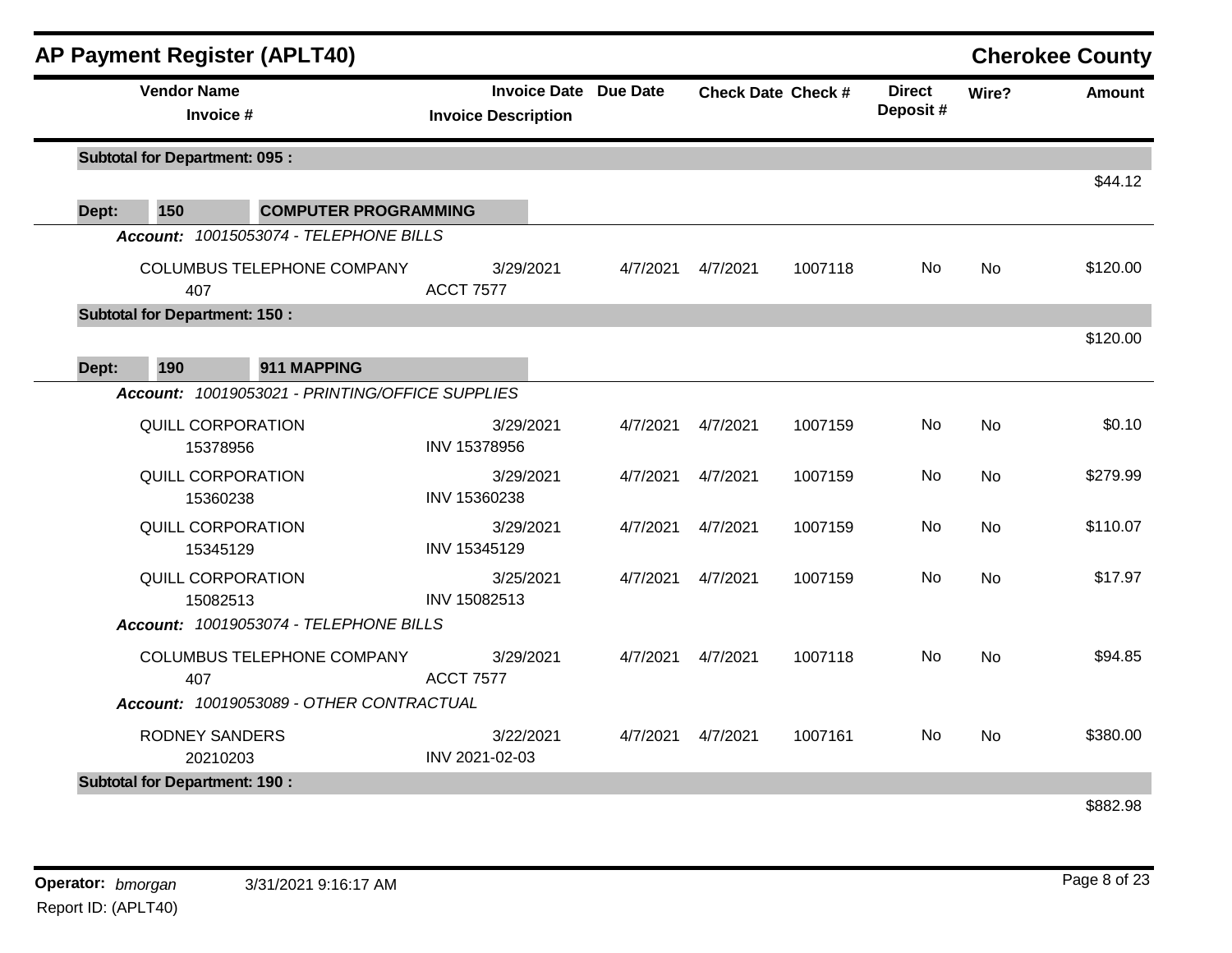|       |                                | <b>AP Payment Register (APLT40)</b>             |                                                                   |          |                           |         |                           |           | <b>Cherokee County</b> |
|-------|--------------------------------|-------------------------------------------------|-------------------------------------------------------------------|----------|---------------------------|---------|---------------------------|-----------|------------------------|
|       | <b>Vendor Name</b>             | Invoice #                                       | <b>Invoice Date Due Date</b><br><b>Invoice Description</b>        |          | <b>Check Date Check #</b> |         | <b>Direct</b><br>Deposit# | Wire?     | <b>Amount</b>          |
|       | <b>Subtotal for Fund: 100:</b> |                                                 |                                                                   |          |                           |         |                           |           |                        |
| Fund: | 110                            | <b>ROAD AND BRIDGE</b>                          |                                                                   |          |                           |         |                           |           | \$44,732.68            |
| Dept: | 000                            | <b>NON-DEPARTMENTAL</b>                         |                                                                   |          |                           |         |                           |           |                        |
|       |                                | Account: 11000053021 - PRINTING/OFFICE SUPPLIES |                                                                   |          |                           |         |                           |           |                        |
|       |                                | ETTINGER'S OFFICE SUPPLY                        | 3/17/2021                                                         | 4/7/2021 | 4/7/2021                  | 1007123 | No                        | <b>No</b> | \$59.77                |
|       |                                | 537068-0 HWY<br>Account: 11000053030 - GASOLINE | INV #537068-0 RETRACTABLE GEL PEN BLACK, RETRACTABLE GEL PEN BLUE |          |                           |         |                           |           |                        |
|       |                                | <b>JIM WOODS MARKETING INC</b>                  | 3/10/2021                                                         | 4/7/2021 | 4/7/2021                  | 1007134 | No                        | <b>No</b> | \$17,420.34            |
|       |                                | 0042798-IN HWY                                  | INV # 0042798-IN                                                  |          |                           |         |                           |           |                        |
|       |                                | Account: 11000053031 - DIESEL FUEL              |                                                                   |          |                           |         |                           |           |                        |
|       |                                | JASPER MFA OIL<br>231265 HWY                    | 3/15/2021<br>INV #231265                                          | 4/7/2021 | 4/7/2021                  | 1007133 | No                        | No        | \$2,777.36             |
|       |                                | <b>JASPER MFA OIL</b><br>231286 HWY             | 3/24/2021<br>INV #231286                                          | 4/7/2021 | 4/7/2021                  | 1007133 | No                        | <b>No</b> | \$2,239.87             |
|       |                                | JASPER MFA OIL<br>231291 HWY                    | 3/25/2021<br>INV #231291                                          | 4/7/2021 | 4/7/2021                  | 1007133 | No                        | <b>No</b> | \$2,248.25             |
|       |                                | <b>JASPER MFA OIL</b><br>231266 HWY             | 3/15/2021<br>INV #231266                                          | 4/7/2021 | 4/7/2021                  | 1007133 | No                        | <b>No</b> | \$766.91               |
|       |                                | Account: 11000053035 - ROCK                     |                                                                   |          |                           |         |                           |           |                        |
|       |                                | <b>MIDWEST MINERALS</b><br>492787 HWY           | 3/26/2021<br>INV #492787                                          | 4/7/2021 | 4/7/2021                  | 1007150 | No                        | <b>No</b> | \$399.17               |
|       |                                | <b>MIDWEST MINERALS</b><br>492305 HWY           | 3/25/2021<br>INV #492305 AB-3/AS                                  | 4/7/2021 | 4/7/2021                  | 1007150 | No                        | No        | \$415.94               |
|       |                                | Account: 11000053042 - BREAKROOM SUPPLIES       |                                                                   |          |                           |         |                           |           |                        |
|       |                                | DOLLAR GENERAL- REGIONS<br>143065988 HWY        | 3/23/2021<br>ACCT #143065988 DUST PAN, TAPE                       |          | 4/7/2021  4/7/2021        | 1007121 | No                        | No        | \$16.00                |
|       | Operator: bmorgan              | 3/31/2021 9:16:17 AM                            |                                                                   |          |                           |         |                           |           | Page 9 of 23           |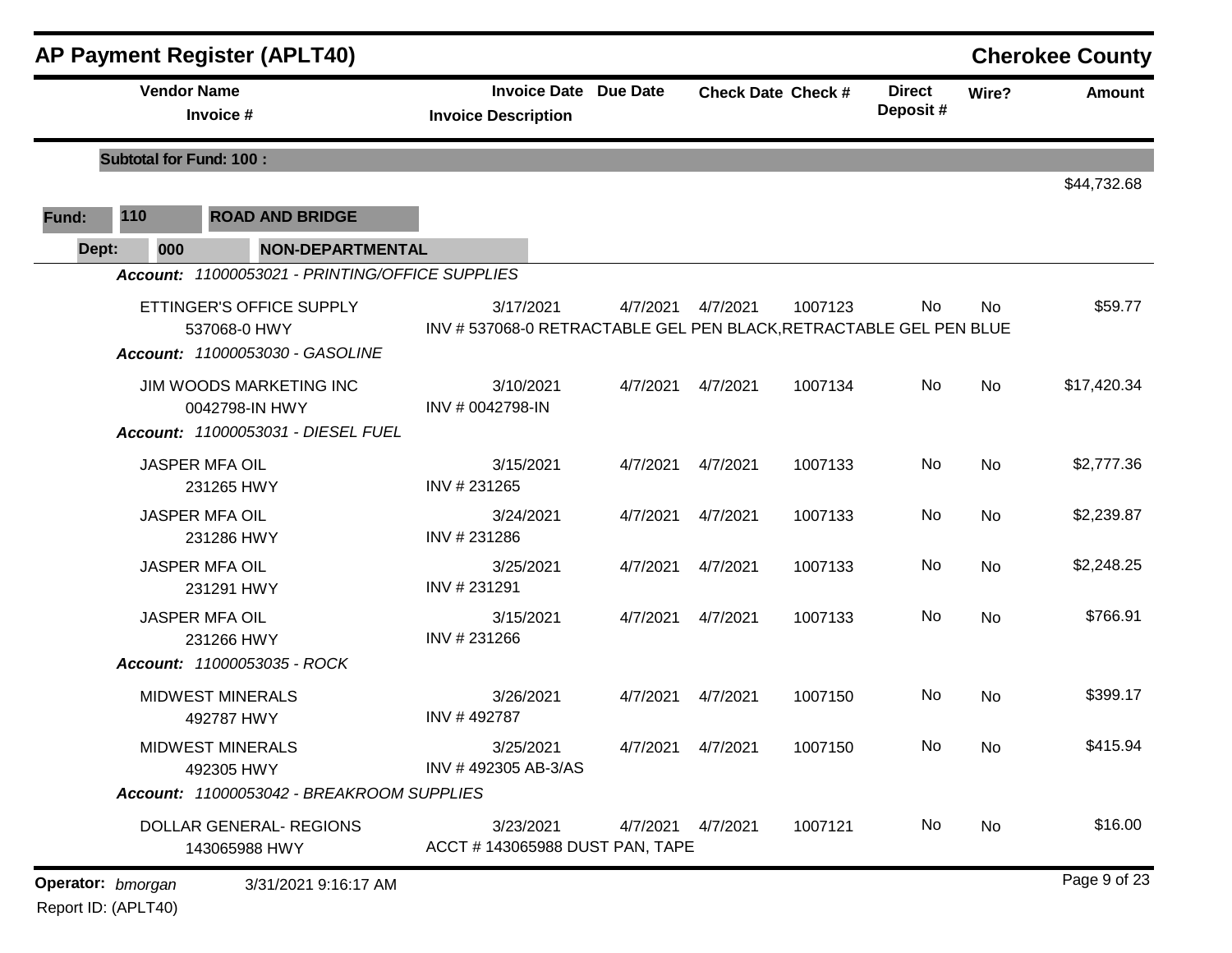| <b>Vendor Name</b><br>Invoice #                      | <b>Invoice Date Due Date</b><br><b>Invoice Description</b> |          | <b>Check Date Check #</b> |         | <b>Direct</b><br>Deposit# | Wire?     | <b>Amount</b> |
|------------------------------------------------------|------------------------------------------------------------|----------|---------------------------|---------|---------------------------|-----------|---------------|
| APPLEMARKET<br>37983146 HWY                          | 3/29/2021<br>INV #37983146                                 | 4/7/2021 | 4/7/2021                  | 1007097 | <b>No</b>                 | <b>No</b> | \$8.34        |
| Account: 11000053074 - UTILITIES/TELEPHONE BILLS     |                                                            |          |                           |         |                           |           |               |
| COLUMBUS TELEPHONE COMPANY<br>2586 HWY00             | 3/29/2021<br>#2586                                         | 4/7/2021 | 4/7/2021                  | 1007118 | <b>No</b>                 | <b>No</b> | \$197.41      |
| Account: 11000053079 - MACHINERY/EQUIPMENT           |                                                            |          |                           |         |                           |           |               |
| NATALINIS AUTOMOTIVE<br>765503 HWY                   | 3/18/2021<br><b>INV #765503 SWITCH</b>                     | 4/7/2021 | 4/7/2021                  | 1007155 | <b>No</b>                 | <b>No</b> | \$16.27       |
| HYSPECO, INC<br>00427059 HWY                         | 3/17/2021<br>INV # 00427059 SEAL-LOC SWIVEL                | 4/7/2021 | 4/7/2021                  | 1007132 | <b>No</b>                 | <b>No</b> | \$24.63       |
| <b>FARMERS COOPERATIVE ASSOCIATION</b><br>297559 HWY | 3/19/2021<br><b>INV #297559 CHAINS</b>                     | 4/7/2021 | 4/7/2021                  | 1007124 | <b>No</b>                 | <b>No</b> | \$42.50       |
| MUNICIPAL INDUSTRIAL SUPPLY<br>3168, 3167 HWY        | 3/22/2021<br>INV #3167, 3168                               | 4/7/2021 | 4/7/2021                  | 1007152 | <b>No</b>                 | No        | \$3,335.28    |
| <b>FARMERS COOPERATIVE ASSOCIATION</b><br>297399 HWY | 3/17/2021<br>INV # 297399 RAIN CAP                         | 4/7/2021 | 4/7/2021                  | 1007124 | <b>No</b>                 | <b>No</b> | \$17.99       |
| <b>FARMERS COOPERATIVE ASSOCIATION</b><br>297211 HWY | 3/15/2021<br>INV #297211 BOLTS                             | 4/7/2021 | 4/7/2021                  | 1007124 | <b>No</b>                 | <b>No</b> | \$16.33       |
| <b>FARMERS COOPERATIVE ASSOCIATION</b><br>297395 HWY | 3/16/2021<br>INV #297381 BOLTS, SCREWS                     | 4/7/2021 | 4/7/2021                  | 1007124 | <b>No</b>                 | <b>No</b> | \$33.43       |
| <b>BILL'S MOWER</b><br>4 HWY                         | 3/17/2021<br><b>BAR</b>                                    | 4/7/2021 | 4/7/2021                  | 1007100 | <b>No</b>                 | <b>No</b> | \$27.60       |
| JOHN FABICK TRACTOR CO<br>PIJO0412238 HWY            | 3/24/2021<br>INV # PIJO0412238 PUMP                        | 4/7/2021 | 4/7/2021                  | 1007137 | <b>No</b>                 | <b>No</b> | \$401.02      |
| NATALINIS AUTOMOTIVE<br>765261 HWY                   | 3/16/2021<br>INV #765261 TUBING, FUSE HOLDER, CABLE TIE    | 4/7/2021 | 4/7/2021                  | 1007155 | <b>No</b>                 | <b>No</b> | \$18.75       |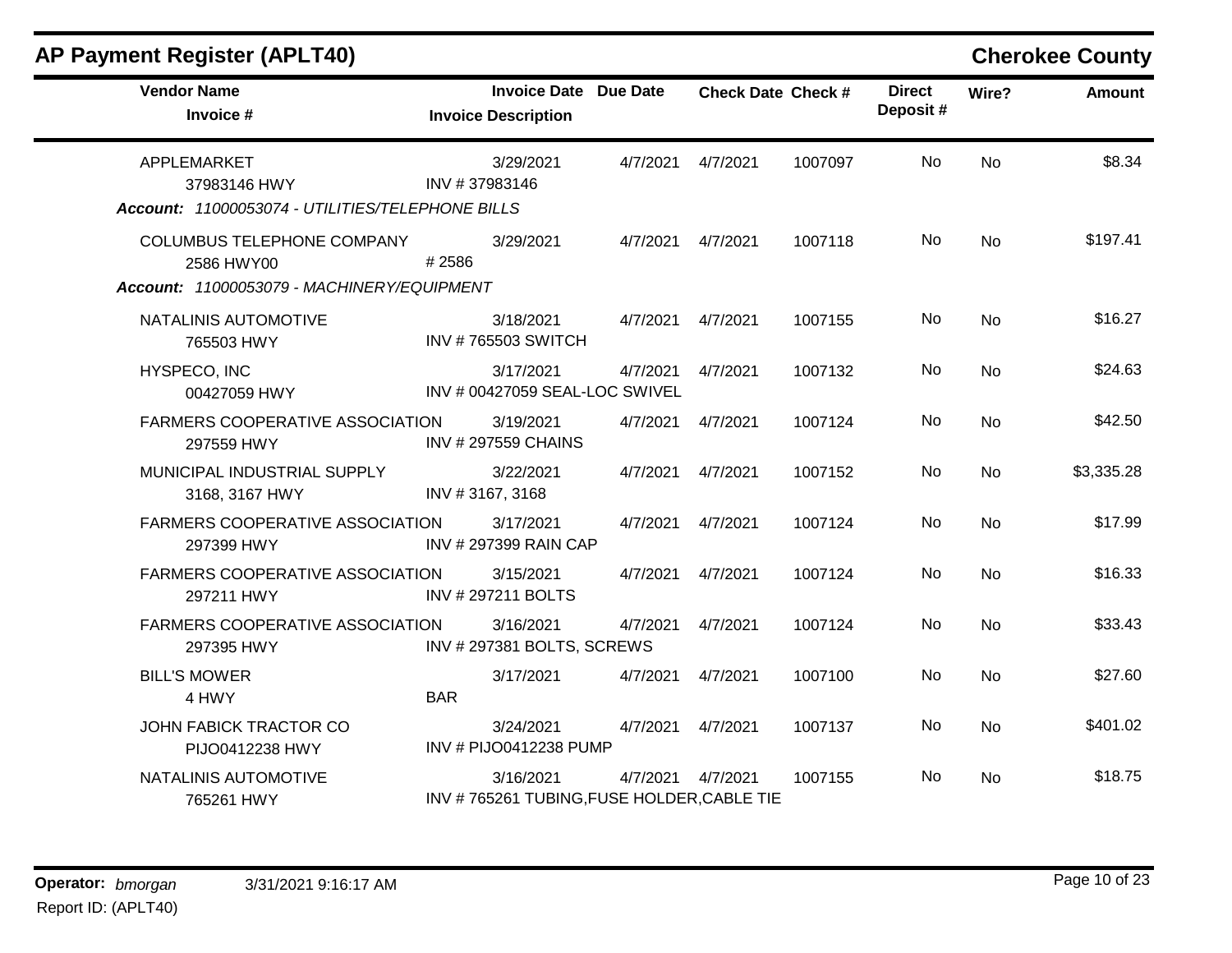| <b>Vendor Name</b><br>Invoice #             | <b>Invoice Date Due Date</b><br><b>Invoice Description</b>              | <b>Check Date Check #</b>     | <b>Direct</b><br>Deposit# | Wire?     | <b>Amount</b> |
|---------------------------------------------|-------------------------------------------------------------------------|-------------------------------|---------------------------|-----------|---------------|
| <b>CALLS SERVICE</b><br>95985 HWY           | 3/1/2021<br>4/7/2021<br>INV #95985 TRAILER REPAIR                       | 4/7/2021<br>1007102           | No                        | <b>No</b> | \$188.00      |
| TRUE VALUE COLUMBUS<br>A433742 HWY          | 3/17/2021<br>4/7/2021<br>INV # A433742, CENTER PUNCH                    | 4/7/2021<br>1007164           | No                        | <b>No</b> | \$4.94        |
| TRUE VALUE COLUMBUS<br>A433867 HWY          | 3/18/2021<br>4/7/2021<br>INV # A433867 DISCONNECT                       | 4/7/2021<br>1007164           | No                        | <b>No</b> | \$2.51        |
| TRUE VALUE COLUMBUS<br>A433921 HWY          | 3/19/2021<br>4/7/2021<br>INV # A433921 FAUCET AERATOR                   | 4/7/2021<br>1007164           | No                        | <b>No</b> | \$5.12        |
| TRUE VALUE COLUMBUS<br>A434482 HWY          | 3/24/2021<br>4/7/2021<br>INV # A434482 FUEL FILTER, TANK LEVER          | 4/7/2021<br>1007164           | No                        | No        | \$21.56       |
| HYSPECO, INC<br>00427060 HWY                | 3/17/2021<br>INV # 00427060 SEAL-LOK REDUCER                            | 4/7/2021  4/7/2021<br>1007132 | No                        | <b>No</b> | (\$8.21)      |
| NATALINIS AUTOMOTIVE<br>766666 HWY          | 3/29/2021<br>4/7/2021<br>INV #766666 STEP DRILL                         | 4/7/2021<br>1007156           | No.                       | <b>No</b> | \$21.99       |
| <b>FASTENAL COMPANY</b><br>KSPIT83061 HWY   | 3/10/2021<br>4/7/2021<br>INV # KSPIT83061 STEEL SHOVEL, EYE WEAR        | 1007125<br>4/7/2021           | No                        | <b>No</b> | \$314.20      |
| NATALINIS AUTOMOTIVE<br>766325 HWY          | 3/26/2021<br><b>INV #766325 FILTER</b>                                  | 1007156<br>4/7/2021  4/7/2021 | No                        | <b>No</b> | \$63.99       |
| JOHN FABICK TRACTOR CO<br>PIJO0412591 HWY   | 3/29/2021<br>4/7/2021<br>INV # PIJO0412591                              | 4/7/2021<br>1007137           | No                        | <b>No</b> | (\$179.25)    |
| <b>TLG PETERBILT</b><br>152291JP HWY        | 3/26/2021<br>4/7/2021<br>INV #152291JP PIPE, SEAL-O-RING, TUBE, BUSHING | 4/7/2021<br>1007163           | No                        | <b>No</b> | \$550.90      |
| PARCOM, LLC<br>1257 HWY                     | 3/18/2021<br>INV #1257 SERVIVR CALL, VOICE MAIL, LABOR                  | 1007158<br>4/7/2021  4/7/2021 | <b>No</b>                 | No        | \$475.00      |
| BATTERY OUTFITTERS JOPLIN<br>1200JH5646 HWY | 3/25/2021<br>INV #1200JH5646                                            | 4/7/2021  4/7/2021<br>1007099 | No                        | <b>No</b> | \$649.06      |
| <b>HERITAGE TRACTOR</b><br>11045046 HWY     | 3/22/2021<br>4/7/2021<br>INV #11045046                                  | 4/7/2021<br>1007131           | No                        | <b>No</b> | \$560.00      |

**Operator:** bmorgan 3/31/2021 9:16:17 AM **bigger 3/31/2021 9:16:17 AM**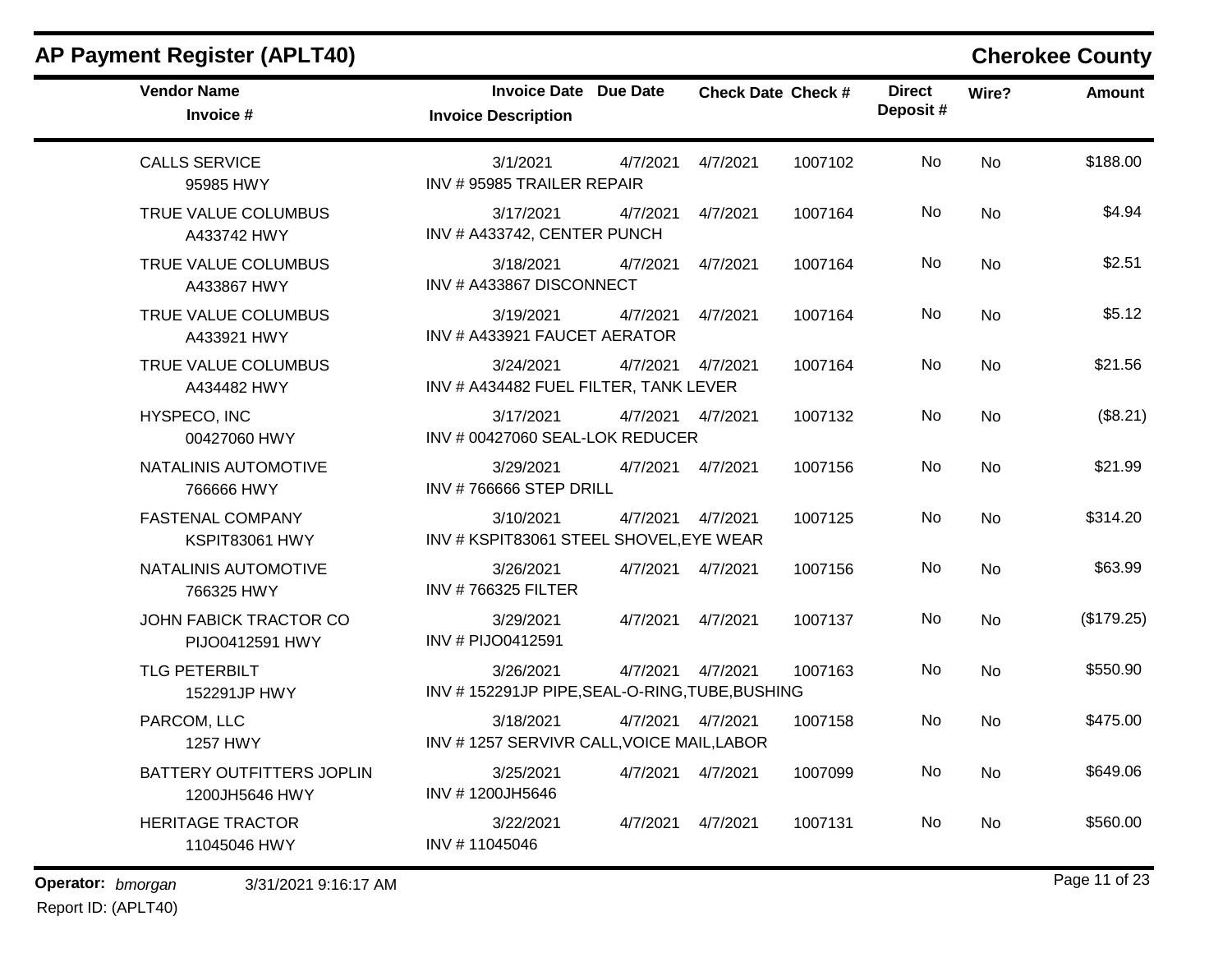| <b>AP Payment Register (APLT40)</b>             |                                                                   |          |                           |         |                           |           | <b>Cherokee County</b> |
|-------------------------------------------------|-------------------------------------------------------------------|----------|---------------------------|---------|---------------------------|-----------|------------------------|
| <b>Vendor Name</b><br>Invoice #                 | <b>Invoice Date</b><br><b>Invoice Description</b>                 | Due Date | <b>Check Date Check #</b> |         | <b>Direct</b><br>Deposit# | Wire?     | <b>Amount</b>          |
| <b>HERITAGE TRACTOR</b><br>11037407 HWY         | 3/16/2021<br>INV #11037407 HOSE, CLAMP                            | 4/7/2021 | 4/7/2021                  | 1007131 | <b>No</b>                 | <b>No</b> | \$42.00                |
| CHEROKEE COUNTY TREASURER<br>1 HWY              | 3/24/2021<br>PURPLE WAVE                                          | 4/7/2021 | 4/7/2021                  | 1007111 | No                        | No        | \$6,564.53             |
| ANDERSO CAR & TRACTOR<br>CT116039, CT115553 HWY | 3/19/2021<br>INV # CT116039, CT115553 ELEMENT, AIR CLEANER, COVER | 4/7/2021 | 4/7/2021                  | 1007096 | <b>No</b>                 | No        | \$65.65                |
| NATALINIS AUTOMOTIVE<br>765241 HWY              | 3/16/2021<br>INV #765241 TAP, CLAMP                               | 4/7/2021 | 4/7/2021                  | 1007155 | No                        | No        | \$17.48                |
| <b>HAROLD DEPENBUSCH</b><br>507969 HWY          | 3/23/2021<br>INV #507696                                          | 4/7/2021 | 4/7/2021                  | 1007129 | No                        | <b>No</b> | \$350.00               |
| JOPLIN FREIGHTLINER SALES INC<br>60949206X1     | 3/23/2021<br>INV #60949206X1                                      | 4/7/2021 | 4/7/2021                  | 1007138 | No                        | No        | \$34.03                |
| JOPLIN FREIGHTLINER SALES INC<br>61083406 HWY   | 3/20/2021<br>INV # 61083406                                       | 4/7/2021 | 4/7/2021                  | 1007138 | No                        | No        | \$2,188.36             |
| JOPLIN FREIGHTLINER SALES INC<br>61090706 HWY   | 3/23/2021<br>INV # 61090706 LAMP                                  | 4/7/2021 | 4/7/2021                  | 1007138 | No                        | No        | \$85.37                |
| JOPLIN FREIGHTLINER SALES INC<br>61101406 HWY   | 3/23/2021<br>INV #61101406                                        | 4/7/2021 | 4/7/2021                  | 1007138 | No                        | No        | \$214.88               |
| JOPLIN FREIGHTLINER SALES INC<br>61123406 HWY   | 3/25/2021<br>INV # 61123406                                       | 4/7/2021 | 4/7/2021                  | 1007138 | No                        | No        | \$396.38               |
| <b>CINTAS CORP</b><br>8405050554 HWY            | 3/12/2021<br>INV #8405050554                                      | 4/7/2021 | 4/7/2021                  | 1007114 | No                        | No        | \$61.65                |
| NATALINIS AUTOMOTIVE<br>765160 HWY              | 3/15/2021<br>INV #765160 COUPLING                                 | 4/7/2021 | 4/7/2021                  | 1007155 | No                        | No        | \$24.48                |
| HYSPECO, INC<br>00428456 HWY                    | 3/23/2021<br>INV # 00428456 SEAL-LOC                              | 4/7/2021 | 4/7/2021                  | 1007132 | No                        | No        | \$16.98                |
| NATALINIS AUTOMOTIVE<br>765292 HWY              | 3/16/2021<br><b>INV #765292 FILTER</b>                            | 4/7/2021 | 4/7/2021                  | 1007155 | No                        | No        | \$17.42                |

**Operator:** bmorgan 3/31/2021 9:16:17 AM **bigger 12 of 23 bigger 12 of 23**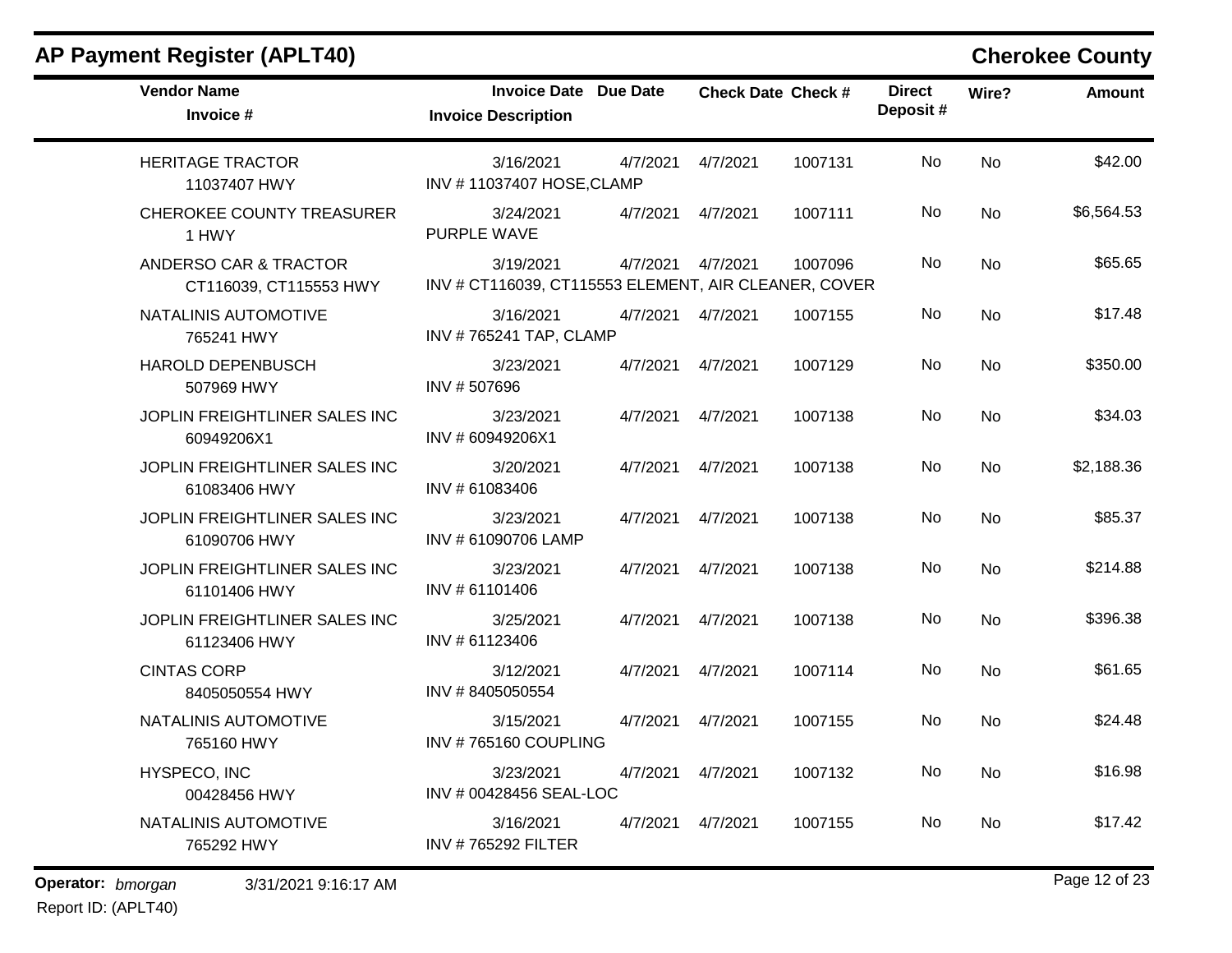| <b>Vendor Name</b><br>Invoice #                    | <b>Invoice Date Due Date</b><br><b>Invoice Description</b> |          |                    | <b>Check Date Check #</b> | <b>Direct</b><br>Deposit# | Wire?     | Amount      |
|----------------------------------------------------|------------------------------------------------------------|----------|--------------------|---------------------------|---------------------------|-----------|-------------|
| NATALINIS AUTOMOTIVE<br>765522 HWY                 | 3/18/2021<br>INV #765522 RELAY, FILTER                     | 4/7/2021 | 4/7/2021           | 1007155                   | <b>No</b>                 | <b>No</b> | \$64.82     |
| NATALINIS AUTOMOTIVE<br>765874 HWY                 | 3/22/2021<br>INV #765874 SLIDE TERMINAL                    | 4/7/2021 | 4/7/2021           | 1007155                   | <b>No</b>                 | No        | \$7.25      |
| NATALINIS AUTOMOTIVE<br>765942 HWY                 | 3/22/2021<br><b>INV #765942 BATTERY</b>                    | 4/7/2021 | 4/7/2021           | 1007155                   | No                        | No        | \$86.37     |
| NATALINIS AUTOMOTIVE<br>765999 HWY                 | 3/23/2021<br>INV #765999                                   | 4/7/2021 | 4/7/2021           | 1007155                   | No                        | No        | \$43.99     |
| NATALINIS AUTOMOTIVE<br>766010 HWY                 | 3/23/2021<br>INV #766010                                   | 4/7/2021 | 4/7/2021           | 1007155                   | No                        | <b>No</b> | \$452.89    |
| NATALINIS AUTOMOTIVE<br>766090 HWY                 | 3/24/2021<br>INV #766090                                   | 4/7/2021 | 4/7/2021           | 1007155                   | No                        | <b>No</b> | \$27.65     |
| NATALINIS AUTOMOTIVE<br>766096 HWY                 | 3/24/2021<br>INV #766096                                   | 4/7/2021 | 4/7/2021           | 1007156                   | <b>No</b>                 | <b>No</b> | \$36.15     |
| NATALINIS AUTOMOTIVE<br>766223 HWY                 | 3/25/2021<br>INV #766223 HOSE                              |          | 4/7/2021  4/7/2021 | 1007156                   | <b>No</b>                 | <b>No</b> | \$50.00     |
| NATALINIS AUTOMOTIVE<br>764990 HWY                 | 3/12/2021<br>INV #764990 GAUGE/INFLATOR                    | 4/7/2021 | 4/7/2021           | 1007155                   | No                        | <b>No</b> | \$60.60     |
| Account: 11000053080 - MAINTENANCE/BLDGS & GROUNDS |                                                            |          |                    |                           |                           |           |             |
| CLEAN THE UNIFORM CO JOPLIN<br>20204409 HWY        | 3/22/2021<br>INV #20204409                                 | 4/7/2021 | 4/7/2021           | 1007116                   | No                        | <b>No</b> | \$107.88    |
| CLEAN THE UNIFORM CO JOPLIN<br>20202848 HWY        | 3/15/2021<br>INV #20202848                                 |          | 4/7/2021  4/7/2021 | 1007116                   | <b>No</b>                 | <b>No</b> | \$41.81     |
| <b>Subtotal for Department: 000:</b>               |                                                            |          |                    |                           |                           |           |             |
|                                                    |                                                            |          |                    |                           |                           |           | \$44,211.59 |
| <b>Subtotal for Fund: 110:</b>                     |                                                            |          |                    |                           |                           |           |             |

\$44,211.59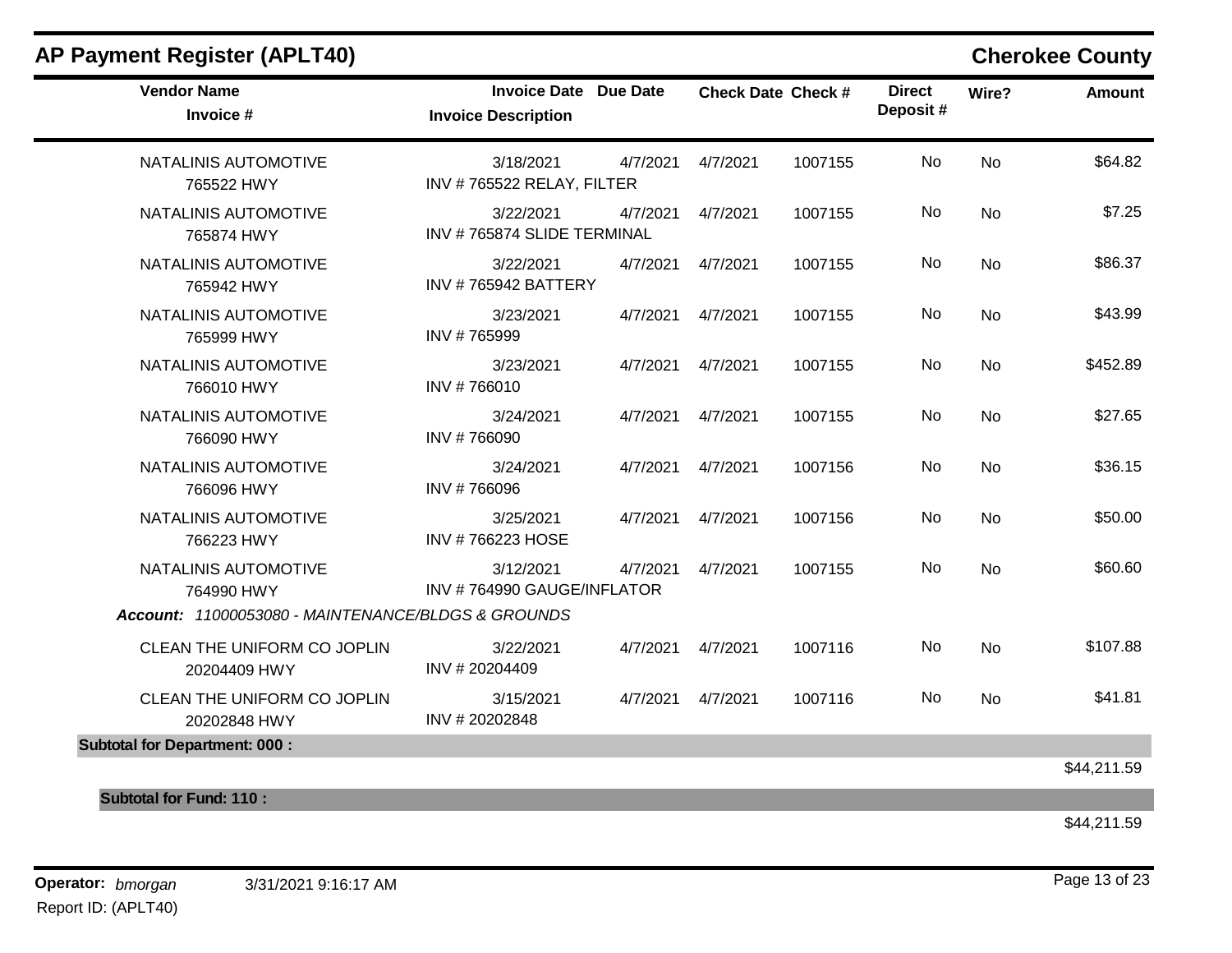|       |     |                                      |                | <b>AP Payment Register (APLT40)</b>               |                                      |                              |          |                           |                           |           | <b>Cherokee County</b> |
|-------|-----|--------------------------------------|----------------|---------------------------------------------------|--------------------------------------|------------------------------|----------|---------------------------|---------------------------|-----------|------------------------|
|       |     | <b>Vendor Name</b>                   | Invoice #      |                                                   | <b>Invoice Description</b>           | <b>Invoice Date Due Date</b> |          | <b>Check Date Check #</b> | <b>Direct</b><br>Deposit# | Wire?     | <b>Amount</b>          |
| Fund: | 130 |                                      |                | <b>NOXIOUS WEED</b>                               |                                      |                              |          |                           |                           |           |                        |
| Dept: |     | 000                                  |                | <b>NON-DEPARTMENTAL</b>                           |                                      |                              |          |                           |                           |           |                        |
|       |     |                                      |                | Account: 13000053074 - TELEPHONE BILLS            |                                      |                              |          |                           |                           |           |                        |
|       |     |                                      | <b>407 NOX</b> | COLUMBUS TELEPHONE COMPANY                        | 3/29/2021<br><b>ACCT 2293</b>        | 4/7/2021                     | 4/7/2021 | 1007118                   | No.                       | <b>No</b> | \$128.83               |
|       |     | <b>Subtotal for Department: 000:</b> |                |                                                   |                                      |                              |          |                           |                           |           |                        |
|       |     |                                      |                |                                                   |                                      |                              |          |                           |                           |           | \$128.83               |
|       |     | <b>Subtotal for Fund: 130:</b>       |                |                                                   |                                      |                              |          |                           |                           |           |                        |
|       |     |                                      |                |                                                   |                                      |                              |          |                           |                           |           | \$128.83               |
| Fund: | 140 |                                      | <b>HEALTH</b>  |                                                   |                                      |                              |          |                           |                           |           |                        |
| Dept: |     | 000                                  |                | <b>NON-DEPARTMENTAL</b>                           |                                      |                              |          |                           |                           |           |                        |
|       |     |                                      |                | Account: 14000053021 - PRINTING/OFFICE SUPPLIES   |                                      |                              |          |                           |                           |           |                        |
|       |     | 407                                  |                | <b>CHASE CARD SERVICES</b>                        | 3/29/2021<br>ACCT 4246311970005747   | 4/7/2021                     | 4/7/2021 | 1007106                   | <b>No</b>                 | <b>No</b> | \$18.53                |
|       |     |                                      | 407            | <b>CHASE CARD SERVICES</b>                        | 3/29/2021<br>ACCT 4246311970005747   | 4/7/2021                     | 4/7/2021 | 1007106                   | No                        | <b>No</b> | \$495.00               |
|       |     |                                      |                | Account: 14000053043 - HEALTH DEPT MED SUPPLIES   |                                      |                              |          |                           |                           |           |                        |
|       |     |                                      | 21648984       | MCKESSON MEDICAL-SURGICAL                         | 3/29/2021<br>INV 21648984            | 4/7/2021                     | 4/7/2021 | 1007146                   | No                        | <b>No</b> | \$35.68                |
|       |     |                                      | 21630882       | MCKESSON MEDICAL-SURGICAL                         | 3/29/2021<br>CREDIT INVOICE 21630882 | 4/7/2021                     | 4/7/2021 | 1007146                   | No                        | No        | (\$146.64)             |
|       |     |                                      | 18080980       | MCKESSON MEDICAL-SURGICAL                         | 3/29/2021<br>INV 18080980            | 4/7/2021                     | 4/7/2021 | 1007146                   | No                        | No        | \$197.77               |
|       |     |                                      | 18061801       | MCKESSON MEDICAL-SURGICAL                         | 3/29/2021<br>INV 18061801            | 4/7/2021                     | 4/7/2021 | 1007146                   | No                        | No        | \$101.07               |
|       |     |                                      |                | Account: 14000053072 - GAS, ELECTRIC, WATER/PHONE |                                      |                              |          |                           |                           |           |                        |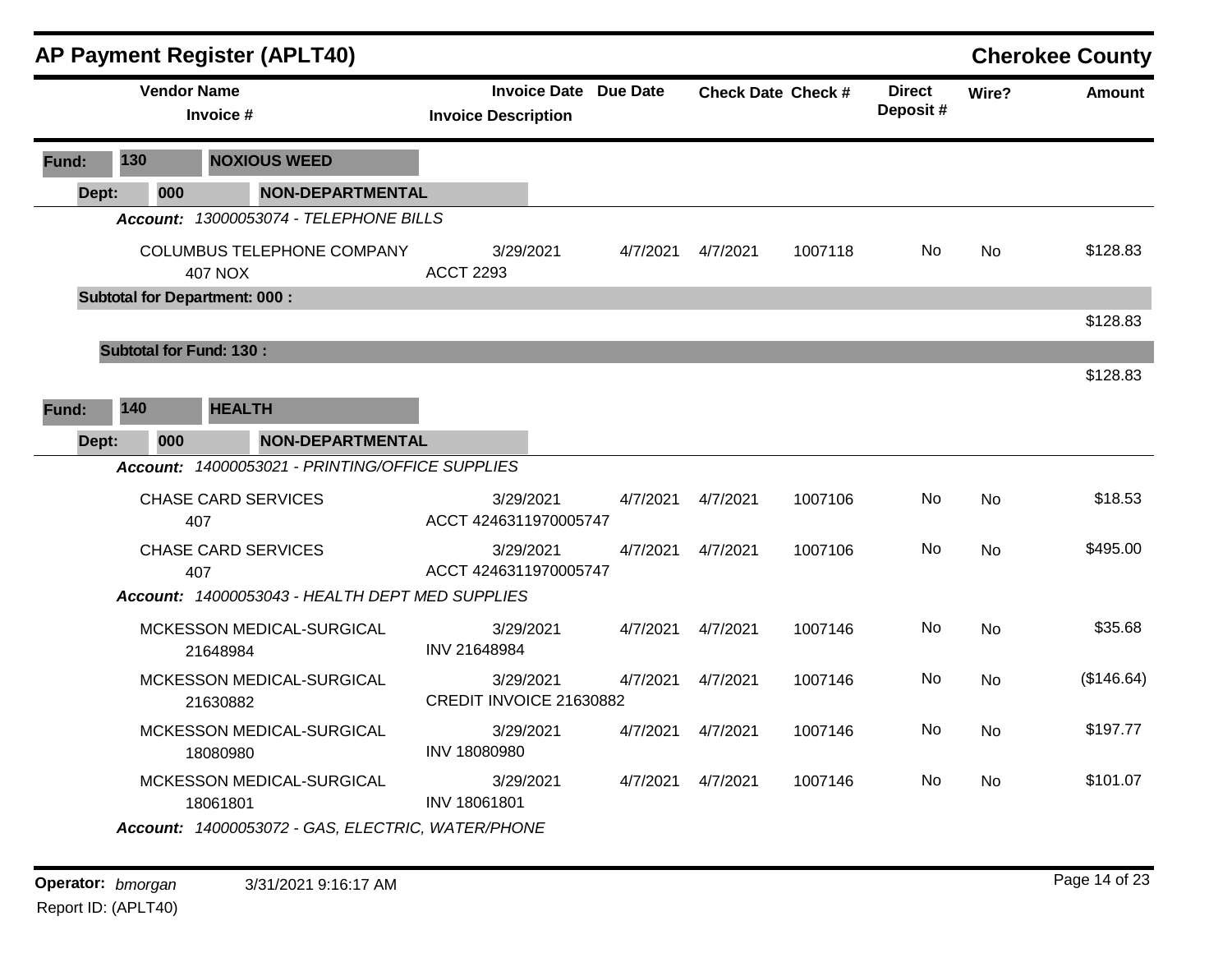| <b>AP Payment Register (APLT40)</b>                                                         |                                                            |          |          |                           |                           |           | <b>Cherokee County</b> |
|---------------------------------------------------------------------------------------------|------------------------------------------------------------|----------|----------|---------------------------|---------------------------|-----------|------------------------|
| <b>Vendor Name</b><br>Invoice #                                                             | <b>Invoice Date Due Date</b><br><b>Invoice Description</b> |          |          | <b>Check Date Check #</b> | <b>Direct</b><br>Deposit# | Wire?     | <b>Amount</b>          |
| COLUMBUS TELEPHONE COMPANY<br>407 HE                                                        | 3/29/2021<br><b>ACCT 2311</b>                              | 4/7/2021 | 4/7/2021 | 1007118                   | No                        | <b>No</b> | \$56.07                |
| <b>LIBERTY UTILITIES</b><br>407 HE                                                          | 3/29/2021<br>ACCT 616527.32.1                              | 4/7/2021 | 4/7/2021 | 1007144                   | No                        | No        | \$325.71               |
| <b>COLUMBUS TELEPHONE COMPANY</b><br>407 HE1<br><b>Account: 14000053073 - MEETING COSTS</b> | 3/29/2021<br><b>ACCT 2060</b>                              | 4/7/2021 | 4/7/2021 | 1007118                   | No                        | <b>No</b> | \$671.43               |
| <b>CHASE CARD SERVICES</b><br>407<br>Account: 14000053182 - CONTRACTS                       | 3/29/2021<br>ACCT 4246311970005747                         | 4/7/2021 | 4/7/2021 | 1007106                   | No                        | <b>No</b> | \$160.00               |
| MEDICAL WASTE SERVICES<br>W166563                                                           | 3/29/2021<br>INV W166563                                   | 4/7/2021 | 4/7/2021 | 1007147                   | No                        | <b>No</b> | \$138.00               |
| <b>Subtotal for Department: 000:</b>                                                        |                                                            |          |          |                           |                           |           |                        |
| <b>Subtotal for Fund: 140:</b>                                                              |                                                            |          |          |                           |                           |           | \$2,052.62             |
|                                                                                             |                                                            |          |          |                           |                           |           | \$2,052.62             |
| 220<br><b>AMBULANCE</b><br>Fund:                                                            |                                                            |          |          |                           |                           |           |                        |
| <b>NON-DEPARTMENTAL</b><br>Dept:<br>000                                                     |                                                            |          |          |                           |                           |           |                        |
| Account: 22000053089 - OTHER CONTRACTUAL                                                    |                                                            |          |          |                           |                           |           |                        |
| CHEROKEE COUNTY AMBULANCE-DIST #1<br>407                                                    | 3/29/2021<br>MONTHLY DISTRIBUTION                          | 4/7/2021 | 4/7/2021 | 1007107                   | No                        | No        | \$16,877.42            |
| CHEROKEE COUNTY AMBULANCE-DIST #2<br>407                                                    | 3/29/2021<br>MONTHLY DISTRIBUTION                          | 4/7/2021 | 4/7/2021 | 1007108                   | No                        | <b>No</b> | \$16,877.42            |
| CHEROKEE COUNTY AMBULANCE-DIST #3<br>407                                                    | 3/29/2021<br>MONTHLY DISTRIBUTION                          | 4/7/2021 | 4/7/2021 | 1007109                   | No                        | No        | \$16,877.42            |
| <b>Subtotal for Department: 000:</b>                                                        |                                                            |          |          |                           |                           |           |                        |
|                                                                                             |                                                            |          |          |                           |                           |           | \$50,632.26            |
| Operator: bmorgan<br>3/31/2021 9:16:17 AM                                                   |                                                            |          |          |                           |                           |           | Page 15 of 23          |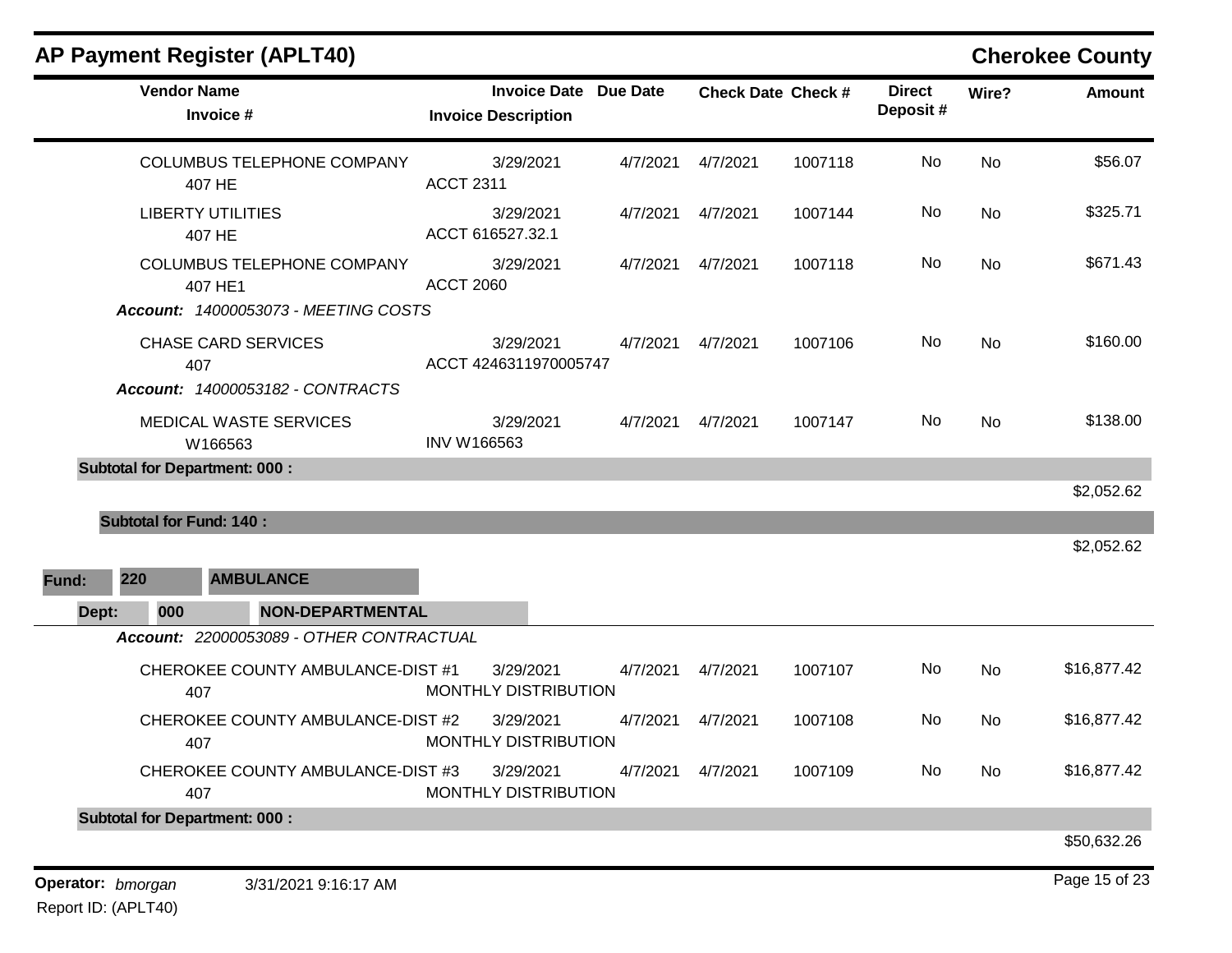|       | <b>Vendor Name</b>             |                                            |                                        |                              |          |                           |                            |       | <b>Cherokee County</b> |
|-------|--------------------------------|--------------------------------------------|----------------------------------------|------------------------------|----------|---------------------------|----------------------------|-------|------------------------|
|       |                                | Invoice #                                  | <b>Invoice Description</b>             | <b>Invoice Date Due Date</b> |          | <b>Check Date Check #</b> | <b>Direct</b><br>Deposit # | Wire? | <b>Amount</b>          |
|       | <b>Subtotal for Fund: 220:</b> |                                            |                                        |                              |          |                           |                            |       |                        |
| Fund: | 224                            | <b>CHEROKEE COUNTY 911</b>                 |                                        |                              |          |                           |                            |       | \$50,632.26            |
| Dept: | 000                            | <b>NON-DEPARTMENTAL</b>                    |                                        |                              |          |                           |                            |       |                        |
|       |                                | Account: 22400053300 - MISC PAID OUT       |                                        |                              |          |                           |                            |       |                        |
|       |                                | <b>VERIZON WIRELESS</b><br>9875814040      | 3/29/2021<br>INV 9875814040            | 4/7/2021                     | 4/7/2021 | 1007166                   | No                         | No    | \$1,280.50             |
|       | <b>CENTURYLINK</b><br>407      |                                            | 3/29/2021<br>ACCT 313409961            | 4/7/2021                     | 4/7/2021 | 1007105                   | No                         | No    | \$476.00               |
|       | <b>AT&amp;T MOBILITY</b>       | 0407                                       | 3/24/2021<br>INV 287297386061X03192021 | 4/7/2021                     | 4/7/2021 | 1007098                   | No                         | No    | \$91.44                |
|       |                                | <b>OMNIGO SOFTWARE</b><br><b>IOS008006</b> | 3/22/2021<br><b>INV I-OS008006</b>     | 4/7/2021                     | 4/7/2021 | 1007157                   | No                         | No    | \$9,783.49             |
|       |                                | <b>Subtotal for Department: 000:</b>       |                                        |                              |          |                           |                            |       |                        |
|       |                                |                                            |                                        |                              |          |                           |                            |       | \$11,631.43            |
|       | <b>Subtotal for Fund: 224:</b> |                                            |                                        |                              |          |                           |                            |       | \$11,631.43            |
| Fund: | 230                            | <b>APPRAISER COSTS</b>                     |                                        |                              |          |                           |                            |       |                        |
| Dept: | 000                            | <b>NON-DEPARTMENTAL</b>                    |                                        |                              |          |                           |                            |       |                        |
|       |                                | Account: 23000053074 - TELEPHONE BILLS     |                                        |                              |          |                           |                            |       |                        |
|       | 407                            | <b>COLUMBUS TELEPHONE COMPANY</b>          | 3/29/2021<br><b>ACCT 7577</b>          | 4/7/2021                     | 4/7/2021 | 1007118                   | No                         | No    | \$256.13               |
|       |                                | <b>Subtotal for Department: 000:</b>       |                                        |                              |          |                           |                            |       |                        |
|       |                                |                                            |                                        |                              |          |                           |                            |       | \$256.13               |
|       |                                | <b>Subtotal for Fund: 230:</b>             |                                        |                              |          |                           |                            |       |                        |
|       |                                |                                            |                                        |                              |          |                           |                            |       | \$256.13               |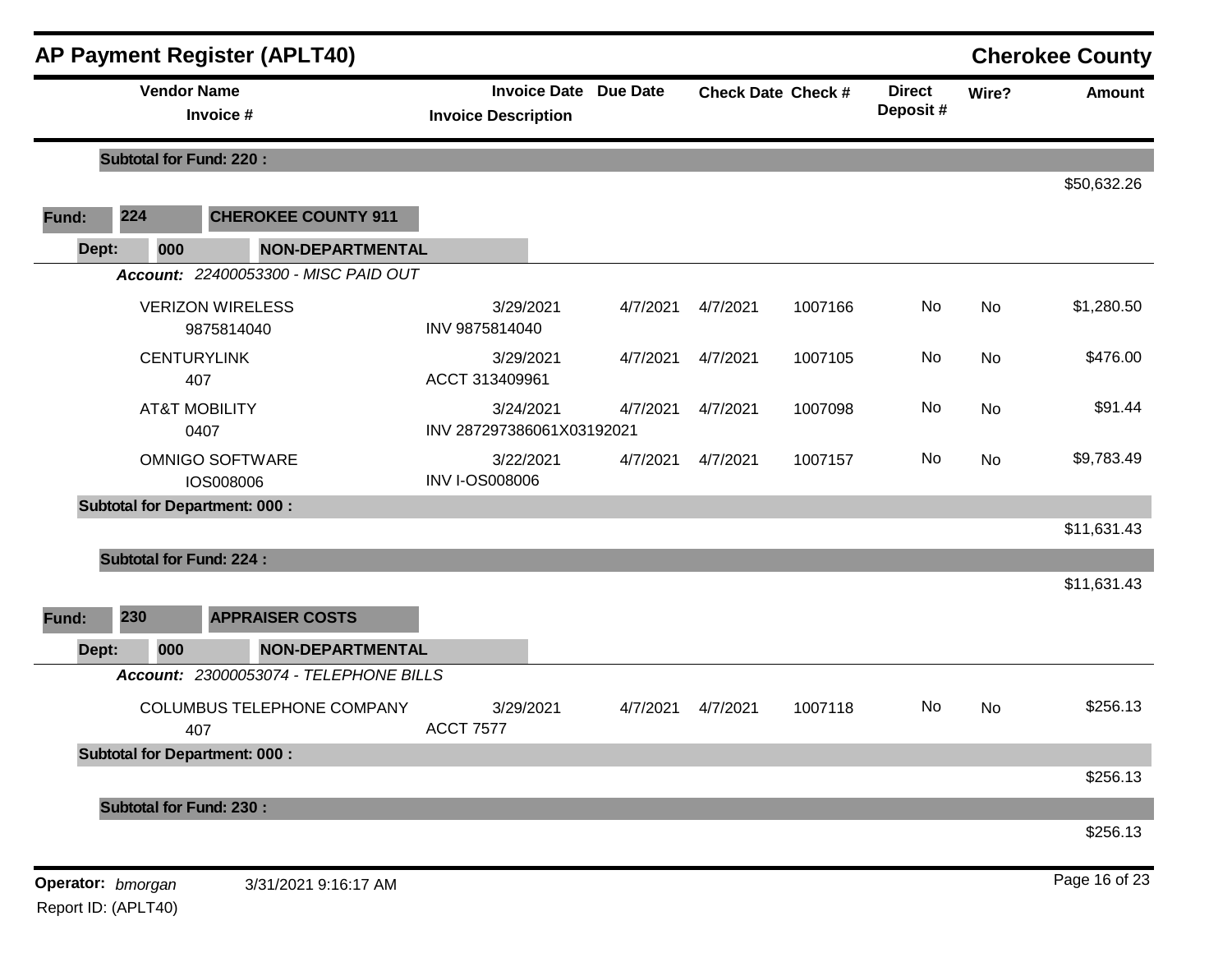|       |                    | AP Payment Register (APLT40)                                               |                                                            |           |                           |         |                           |           | <b>Cherokee County</b> |
|-------|--------------------|----------------------------------------------------------------------------|------------------------------------------------------------|-----------|---------------------------|---------|---------------------------|-----------|------------------------|
|       | <b>Vendor Name</b> | Invoice #                                                                  | <b>Invoice Date Due Date</b><br><b>Invoice Description</b> |           | <b>Check Date Check #</b> |         | <b>Direct</b><br>Deposit# | Wire?     | <b>Amount</b>          |
| Fund: | 260                | <b>EMPLOYEE BENEFITS</b>                                                   |                                                            |           |                           |         |                           |           |                        |
| Dept: | 000                | <b>NON-DEPARTMENTAL</b>                                                    |                                                            |           |                           |         |                           |           |                        |
|       |                    | Account: 26000021600 - INSURANCE LIABILITY                                 |                                                            |           |                           |         |                           |           |                        |
|       |                    | <b>MERITAIN HEALTH</b><br>PR-324202192510                                  | 3/24/2021<br>Automatic Invoice From Payroll                | 3/24/2021 | 4/7/2021                  | 1007149 | No                        | <b>No</b> | \$1,310.45             |
|       |                    | <b>MERITAIN HEALTH</b><br>PR-324202192510                                  | 3/24/2021<br>Automatic Invoice From Payroll                | 3/24/2021 | 4/7/2021                  | 1007149 | No                        | <b>No</b> | \$262.83               |
|       |                    | <b>MERITAIN HEALTH</b><br>PR-324202192510                                  | 3/24/2021<br>Automatic Invoice From Payroll                | 3/24/2021 | 4/7/2021                  | 1007149 | No                        | <b>No</b> | \$525.66               |
|       |                    | <b>MERITAIN HEALTH</b><br>PR-324202192510                                  | 3/24/2021<br>Automatic Invoice From Payroll                | 3/24/2021 | 4/7/2021                  | 1007149 | No                        | <b>No</b> | \$3,354.03             |
|       |                    | <b>MERITAIN HEALTH</b><br>PR-324202192510                                  | 3/24/2021<br>Automatic Invoice From Payroll                | 3/24/2021 | 4/7/2021                  | 1007149 | No.                       | <b>No</b> | \$4,434.17             |
|       |                    | <b>MERITAIN HEALTH</b><br>PR-324202192510                                  | 3/24/2021<br>Automatic Invoice From Payroll                | 3/24/2021 | 4/7/2021                  | 1007149 | No                        | <b>No</b> | \$5,630.04             |
|       |                    | <b>MERITAIN HEALTH</b><br>PR-324202192510                                  | 3/24/2021<br>Automatic Invoice From Payroll                | 3/24/2021 | 4/7/2021                  | 1007149 | No                        | No        | \$17,327.64            |
|       |                    | <b>MERITAIN HEALTH</b><br>PR-324202192510                                  | 3/24/2021<br>Automatic Invoice From Payroll                | 3/24/2021 | 4/7/2021                  | 1007149 | No                        | <b>No</b> | \$18.90                |
|       |                    | <b>MERITAIN HEALTH</b><br>PR-324202192510                                  | 3/24/2021<br>Automatic Invoice From Payroll                | 3/24/2021 | 4/7/2021                  | 1007149 | No                        | <b>No</b> | \$312.42               |
|       |                    | Account: 26000053005 - EMPLOYEE BENEFITS                                   |                                                            |           |                           |         |                           |           |                        |
|       |                    | MARQUEE HEALTH LLC<br>7072                                                 | 3/22/2021<br><b>INV 7072</b>                               | 4/7/2021  | 4/7/2021                  | 1007145 | No                        | <b>No</b> | \$118.00               |
|       |                    | KS EMPLOYMENT SECURITY FUND<br>407<br>Account: 26000053216 - VSP Insurance | 3/22/2021<br>ACCT 177414, 1ST QTR UNEMPLOYMENT TAX         | 4/7/2021  | 4/7/2021                  | 1007143 | No                        | No.       | \$6,386.31             |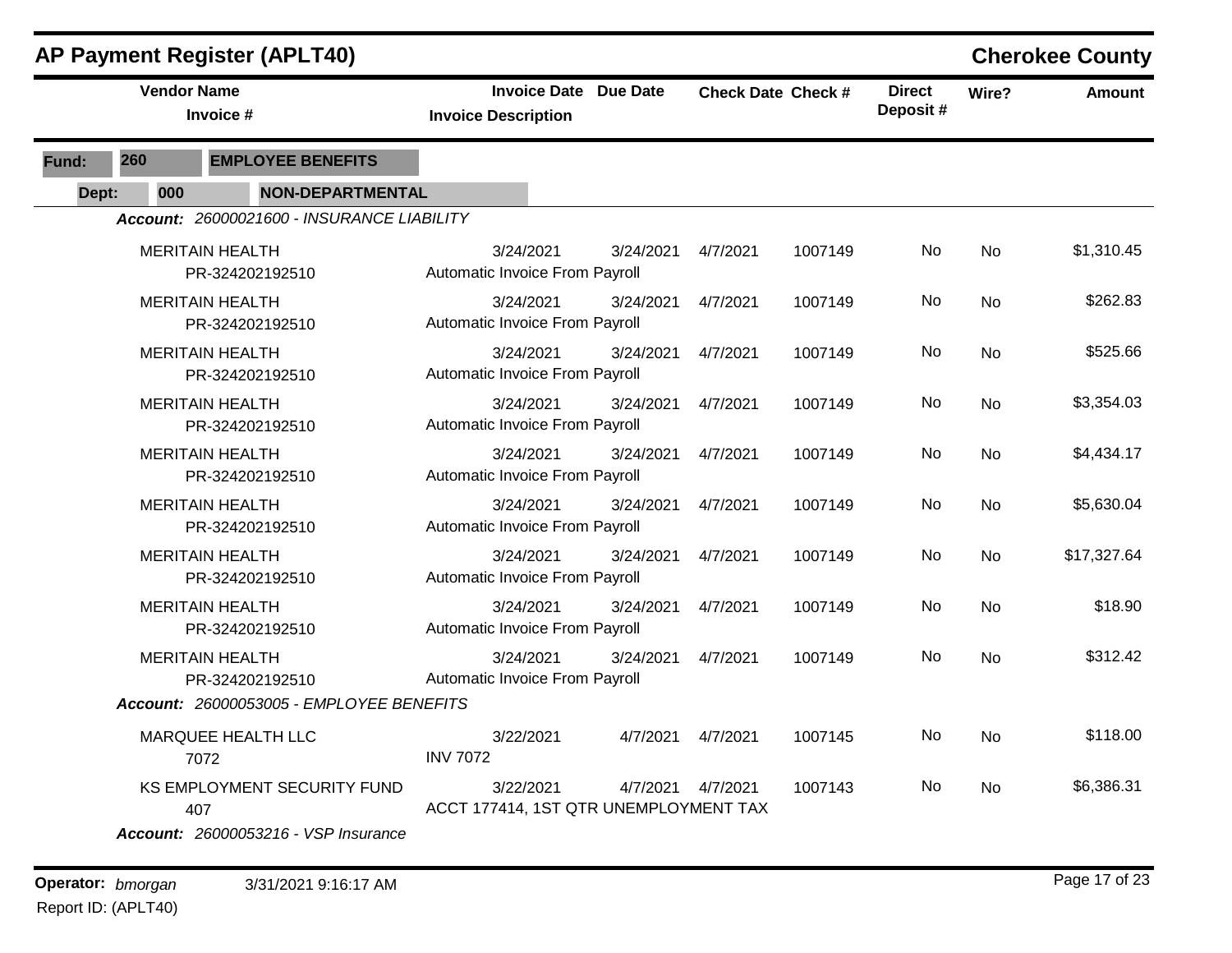| <b>AP Payment Register (APLT40)</b>                                                   |                                                            |           |          |                           |                           |           | <b>Cherokee County</b> |
|---------------------------------------------------------------------------------------|------------------------------------------------------------|-----------|----------|---------------------------|---------------------------|-----------|------------------------|
| <b>Vendor Name</b><br>Invoice #                                                       | <b>Invoice Date Due Date</b><br><b>Invoice Description</b> |           |          | <b>Check Date Check #</b> | <b>Direct</b><br>Deposit# | Wire?     | <b>Amount</b>          |
| <b>VISION SERVICE PLAN</b><br>0407                                                    | 3/23/2021<br>STATEMENT 811912082                           | 4/7/2021  | 4/7/2021 | 1007167                   | No                        | No        | \$1,503.56             |
| <b>Subtotal for Department: 000:</b>                                                  |                                                            |           |          |                           |                           |           | \$41,184.01            |
| <b>Subtotal for Fund: 260:</b>                                                        |                                                            |           |          |                           |                           |           |                        |
| 265<br>PAYROLL WITHOLDING FU<br>Fund:                                                 |                                                            |           |          |                           |                           |           | \$41,184.01            |
| <b>NON-DEPARTMENTAL</b><br>000<br>Dept:<br>Account: 26500021600 - INSURANCE LIABILITY |                                                            |           |          |                           |                           |           |                        |
| <b>MERITAIN HEALTH</b><br>PR-324202192510                                             | 3/24/2021<br>Automatic Invoice From Payroll                | 3/24/2021 | 4/7/2021 | 1007149                   | No                        | <b>No</b> | \$47.12                |
| <b>MERITAIN HEALTH</b><br>PR-324202192510                                             | 3/24/2021<br>Automatic Invoice From Payroll                | 3/24/2021 | 4/7/2021 | 1007149                   | No                        | No        | \$58.36                |
| <b>MERITAIN HEALTH</b><br>PR-324202192510                                             | 3/24/2021<br>Automatic Invoice From Payroll                | 3/24/2021 | 4/7/2021 | 1007149                   | No                        | No        | \$144.55               |
| <b>MERITAIN HEALTH</b><br>PR-324202192510                                             | 3/24/2021<br>Automatic Invoice From Payroll                | 3/24/2021 | 4/7/2021 | 1007149                   | No                        | No        | \$151.13               |
| <b>MERITAIN HEALTH</b><br>PR-324202192510                                             | 3/24/2021<br>Automatic Invoice From Payroll                | 3/24/2021 | 4/7/2021 | 1007149                   | No                        | No        | \$1,167.84             |
| <b>MERITAIN HEALTH</b><br>PR-324202192510                                             | 3/24/2021<br>Automatic Invoice From Payroll                | 3/24/2021 | 4/7/2021 | 1007149                   | No                        | No        | \$28.78                |
| <b>MERITAIN HEALTH</b><br>PR-324202192510                                             | 3/24/2021<br>Automatic Invoice From Payroll                | 3/24/2021 | 4/7/2021 | 1007149                   | No                        | No        | \$2,099.11             |
| <b>MERITAIN HEALTH</b><br>PR-310202110149                                             | 3/10/2021<br>Automatic Invoice From Payroll                | 3/10/2021 | 4/7/2021 | 1007149                   | No                        | No        | \$1,167.84             |
| <b>MERITAIN HEALTH</b><br>PR-324202192510                                             | 3/24/2021<br>Automatic Invoice From Payroll                | 3/24/2021 | 4/7/2021 | 1007149                   | No                        | No        | \$3,340.96             |

**Operator:** bmorgan 3/31/2021 9:16:17 AM **by a contract of the CO23 bigged 18 of 23 by a contract of 23 b b** and 23 Report ID: (APLT40)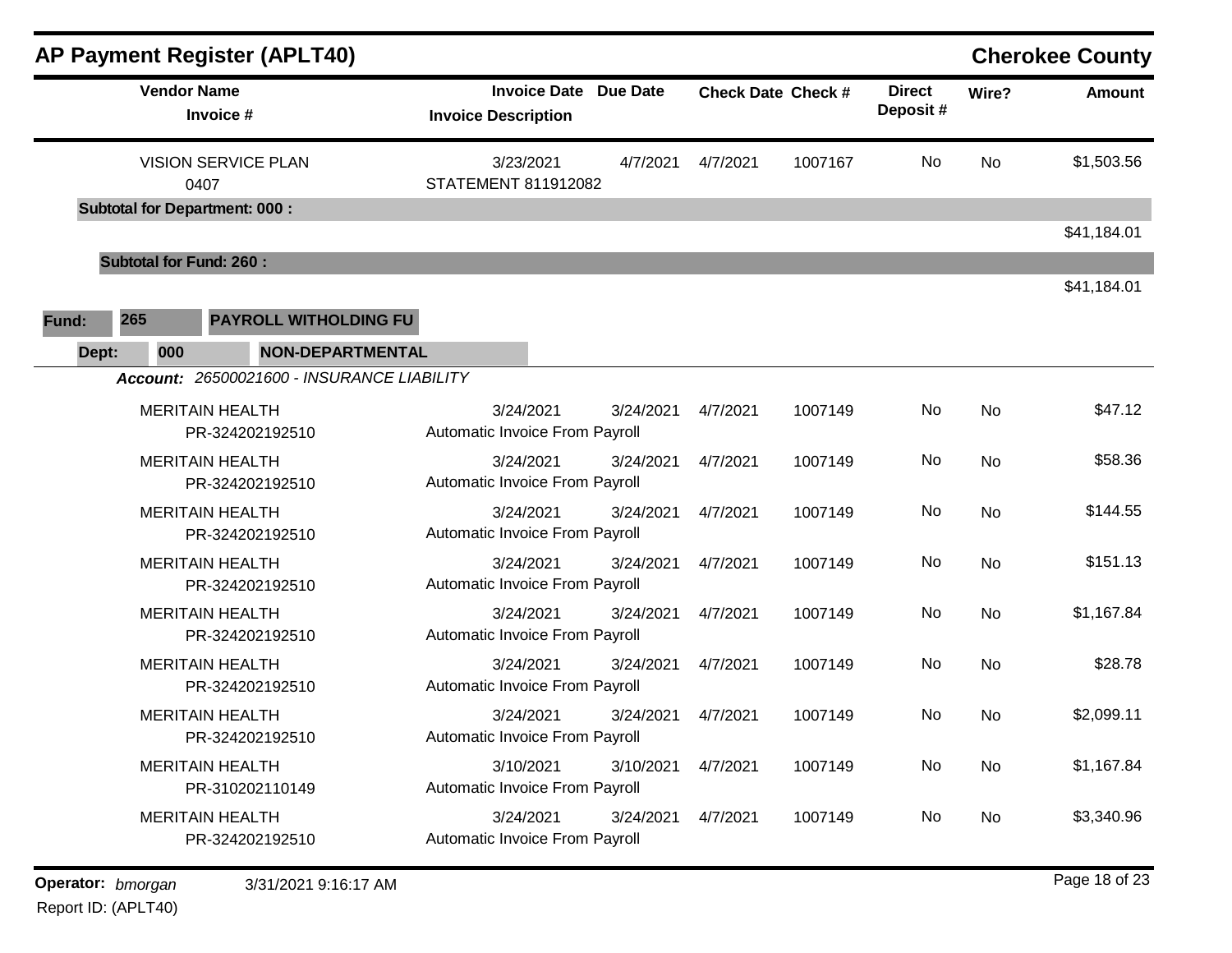| 3/24/2021<br>3/24/2021<br>Automatic Invoice From Payroll | 4/7/2021                                                                                                                                                                                                                                                                                                                                                                                                                                       | <b>No</b><br>1007149 |                                                                                                                                  |            |
|----------------------------------------------------------|------------------------------------------------------------------------------------------------------------------------------------------------------------------------------------------------------------------------------------------------------------------------------------------------------------------------------------------------------------------------------------------------------------------------------------------------|----------------------|----------------------------------------------------------------------------------------------------------------------------------|------------|
|                                                          |                                                                                                                                                                                                                                                                                                                                                                                                                                                |                      | <b>No</b>                                                                                                                        | \$1,871.76 |
|                                                          | 4/7/2021                                                                                                                                                                                                                                                                                                                                                                                                                                       | No                   | <b>No</b>                                                                                                                        | \$24.28    |
| 3/24/2021<br>3/24/2021                                   | 4/7/2021                                                                                                                                                                                                                                                                                                                                                                                                                                       | No                   | <b>No</b>                                                                                                                        | \$16.80    |
| 3/10/2021<br>3/10/2021                                   | 4/7/2021                                                                                                                                                                                                                                                                                                                                                                                                                                       | No                   | <b>No</b>                                                                                                                        | \$3,340.96 |
| 3/10/2021<br>3/10/2021                                   | 4/7/2021                                                                                                                                                                                                                                                                                                                                                                                                                                       | <b>No</b>            | <b>No</b>                                                                                                                        | \$1,871.76 |
| 3/10/2021<br>3/10/2021                                   | 4/7/2021                                                                                                                                                                                                                                                                                                                                                                                                                                       | No                   | <b>No</b>                                                                                                                        | \$151.13   |
| 3/10/2021<br>3/10/2021                                   | 4/7/2021                                                                                                                                                                                                                                                                                                                                                                                                                                       | <b>No</b>            | <b>No</b>                                                                                                                        | \$144.55   |
| 3/10/2021<br>3/10/2021                                   | 4/7/2021                                                                                                                                                                                                                                                                                                                                                                                                                                       | <b>No</b>            | <b>No</b>                                                                                                                        | \$58.36    |
| 3/10/2021<br>3/10/2021                                   | 4/7/2021                                                                                                                                                                                                                                                                                                                                                                                                                                       | No                   | <b>No</b>                                                                                                                        | \$47.12    |
| 3/10/2021<br>3/10/2021                                   | 4/7/2021                                                                                                                                                                                                                                                                                                                                                                                                                                       | <b>No</b>            | No                                                                                                                               | \$28.78    |
| 3/10/2021<br>3/10/2021                                   | 4/7/2021                                                                                                                                                                                                                                                                                                                                                                                                                                       | No                   | <b>No</b>                                                                                                                        | \$24.28    |
| 3/10/2021<br>3/10/2021                                   | 4/7/2021                                                                                                                                                                                                                                                                                                                                                                                                                                       | No                   | <b>No</b>                                                                                                                        | \$16.80    |
| 3/10/2021<br>3/10/2021                                   | 4/7/2021                                                                                                                                                                                                                                                                                                                                                                                                                                       | No                   | <b>No</b>                                                                                                                        | \$2,099.11 |
|                                                          | 3/24/2021<br>3/24/2021<br>Automatic Invoice From Payroll<br>Automatic Invoice From Payroll<br>Automatic Invoice From Payroll<br>Automatic Invoice From Payroll<br>Automatic Invoice From Payroll<br>Automatic Invoice From Payroll<br>Automatic Invoice From Payroll<br>Automatic Invoice From Payroll<br>Automatic Invoice From Payroll<br>Automatic Invoice From Payroll<br>Automatic Invoice From Payroll<br>Automatic Invoice From Payroll |                      | 1007149<br>1007149<br>1007149<br>1007149<br>1007149<br>1007149<br>1007149<br>1007149<br>1007149<br>1007149<br>1007149<br>1007149 |            |

\$17,901.38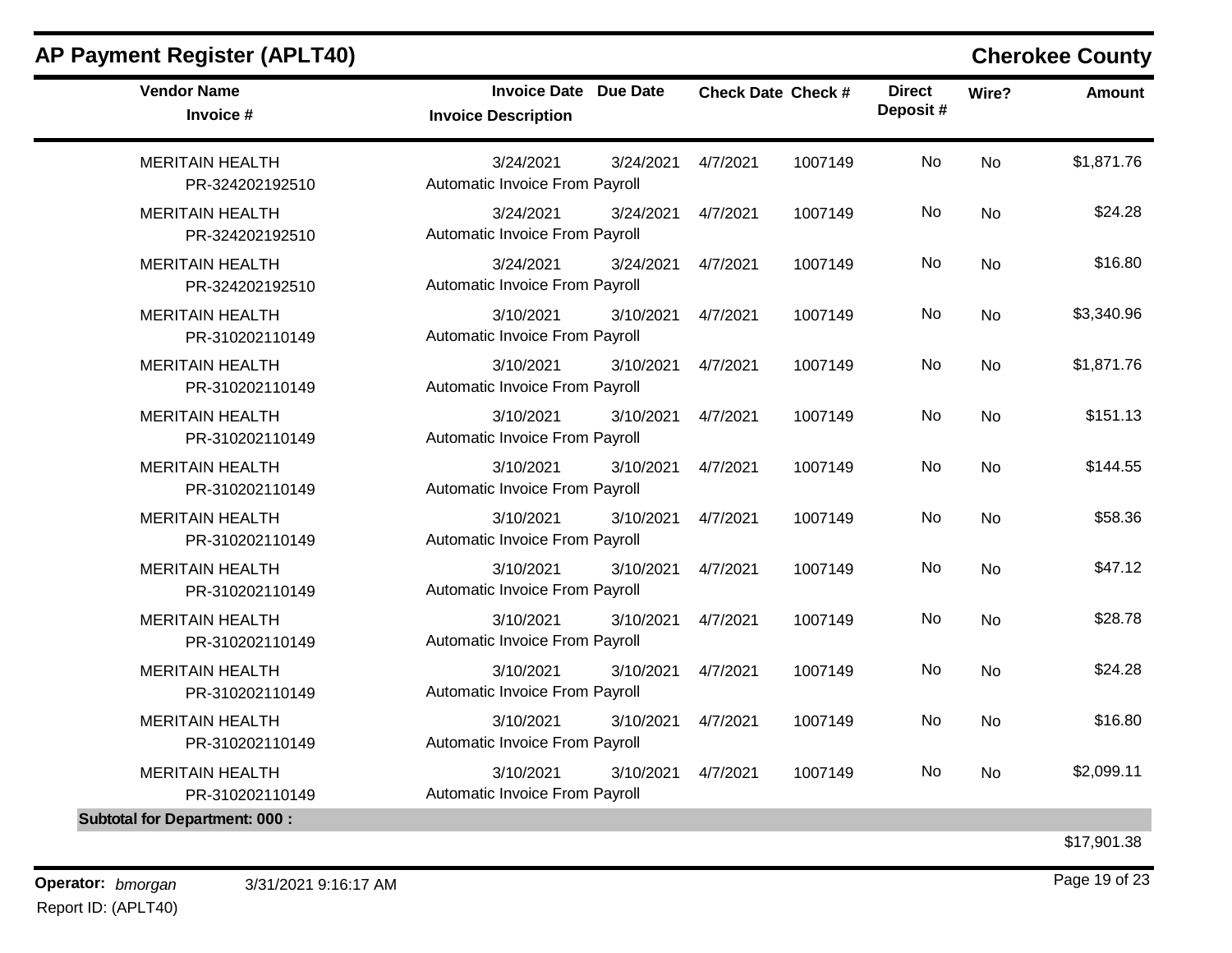|                   |     |                                | <b>AP Payment Register (APLT40)</b>             |                                                            |          |          |                           |                           |           | <b>Cherokee County</b> |
|-------------------|-----|--------------------------------|-------------------------------------------------|------------------------------------------------------------|----------|----------|---------------------------|---------------------------|-----------|------------------------|
|                   |     | <b>Vendor Name</b>             | Invoice #                                       | <b>Invoice Date Due Date</b><br><b>Invoice Description</b> |          |          | <b>Check Date Check #</b> | <b>Direct</b><br>Deposit# | Wire?     | <b>Amount</b>          |
|                   |     | <b>Subtotal for Fund: 265:</b> |                                                 |                                                            |          |          |                           |                           |           |                        |
| Fund:             | 300 |                                | <b>SERVICE FOR ELDERLY</b>                      |                                                            |          |          |                           |                           |           | \$17,901.38            |
| Dept:             |     | 000                            | <b>NON-DEPARTMENTAL</b>                         |                                                            |          |          |                           |                           |           |                        |
|                   |     |                                | Account: 30000053072 - GAS, ELECTRIC, WATER     |                                                            |          |          |                           |                           |           |                        |
|                   |     | 407 EL                         | <b>LIBERTY UTILITIES</b>                        | 3/24/2021<br>ACCT 828267-31-0                              | 4/7/2021 | 4/7/2021 | 1007144                   | No                        | No        | \$82.44                |
|                   |     |                                | <b>LIBERTY UTILITIES</b><br>407 EL1             | 3/26/2021<br>ACCT 124991-59-7                              | 4/7/2021 | 4/7/2021 | 1007144                   | No                        | <b>No</b> | \$91.23                |
|                   |     |                                | <b>KANSAS GAS SERVICE</b><br>407 ELD1           | 3/29/2021<br>ACCT 510724504 2014982 18                     | 4/7/2021 | 4/7/2021 | 1007139                   | No                        | No        | \$62.90                |
|                   |     |                                | <b>KANSAS GAS SERVICE</b><br><b>407 ELD</b>     | 3/29/2021<br>ACCT 510020083 1175382 00                     | 4/7/2021 | 4/7/2021 | 1007139                   | No                        | No        | \$68.00                |
|                   |     |                                | <b>Subtotal for Department: 000:</b>            |                                                            |          |          |                           |                           |           |                        |
|                   |     |                                |                                                 |                                                            |          |          |                           |                           |           | \$304.57               |
| Fund:             | 330 | <b>Subtotal for Fund: 300:</b> | <b>SEWER DISTRICT#1 OPER</b>                    |                                                            |          |          |                           |                           |           | \$304.57               |
| Dept:             |     | 000                            | <b>NON-DEPARTMENTAL</b>                         |                                                            |          |          |                           |                           |           |                        |
|                   |     |                                | Account: 33000053072 - GAS, ELECTRIC, WATER     |                                                            |          |          |                           |                           |           |                        |
|                   |     |                                | <b>LIBERTY UTILITIES</b><br>059522-21-9 SEWER00 | 3/26/2021<br>ACCT # 059522-21-9                            | 4/7/2021 | 4/7/2021 | 1007144                   | No                        | No        | \$183.41               |
|                   |     |                                | <b>LIBERTY UTILITIES</b><br>487490-67-4 SEWER00 | 3/26/2021<br>ACCT #487490-67-4                             | 4/7/2021 | 4/7/2021 | 1007144                   | No                        | No        | \$46.08                |
|                   |     |                                | <b>LIBERTY UTILITIES</b><br>535793-78-0 SEWER00 | 3/26/2021<br>ACCT #535793-78-0                             | 4/7/2021 | 4/7/2021 | 1007144                   | No                        | No        | \$0.10                 |
| Operator: bmorgan |     |                                | 3/31/2021 9:16:17 AM                            |                                                            |          |          |                           |                           |           | Page 20 of 23          |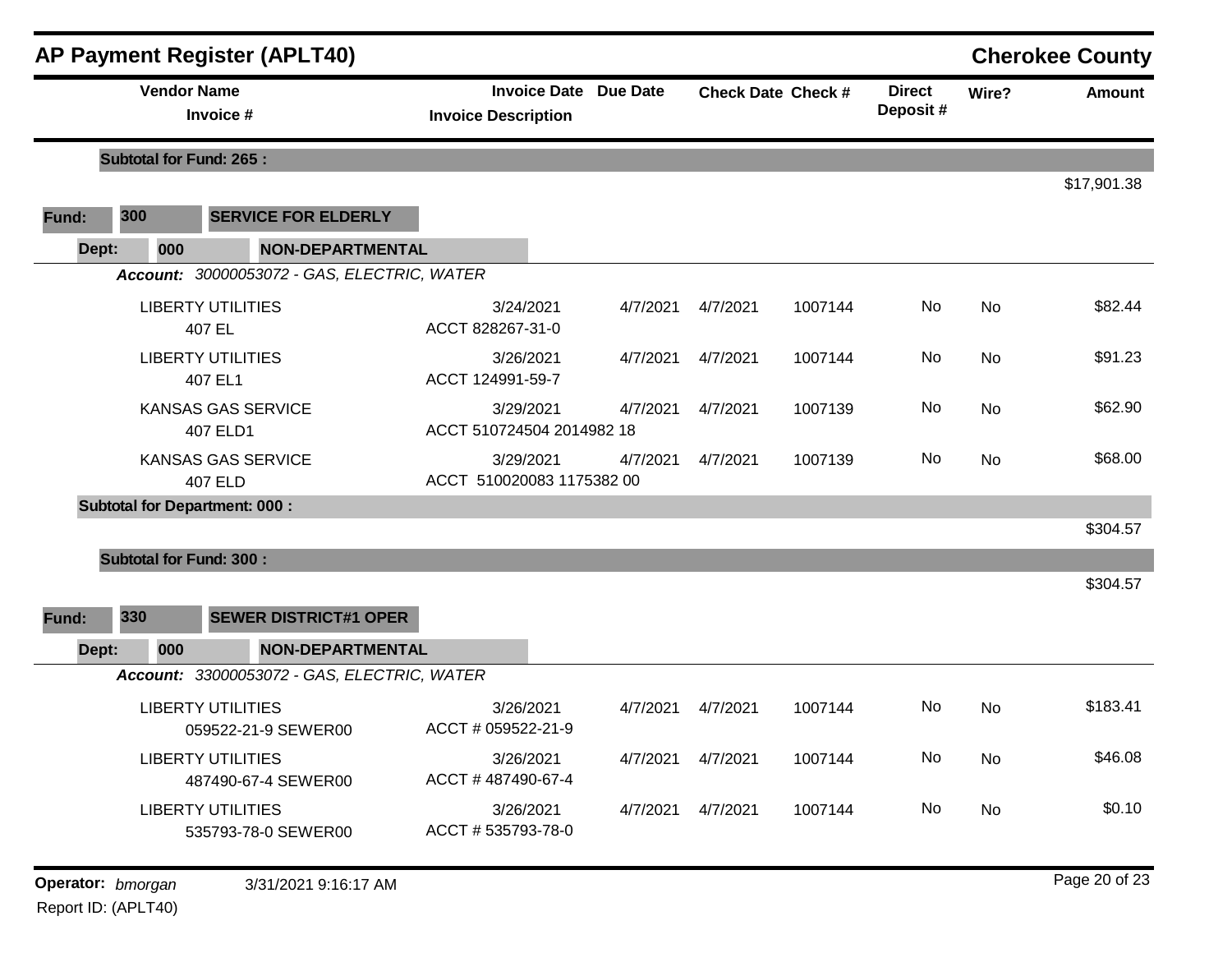|                                          |     |     |                                      | <b>AP Payment Register (APLT40)</b>  |                                               |                              |          |                           |                                   |           | <b>Cherokee County</b> |
|------------------------------------------|-----|-----|--------------------------------------|--------------------------------------|-----------------------------------------------|------------------------------|----------|---------------------------|-----------------------------------|-----------|------------------------|
|                                          |     |     | <b>Vendor Name</b><br>Invoice #      |                                      | <b>Invoice Description</b>                    | <b>Invoice Date Due Date</b> |          | <b>Check Date Check #</b> | <b>Direct</b><br>Deposit#         | Wire?     | Amount                 |
|                                          |     |     | <b>LIBERTY UTILITIES</b>             | 547731-85-1 SEWER00                  | 3/26/2021<br>ACCT # 547731-85-1               | 4/7/2021                     | 4/7/2021 | 1007144                   | No                                | <b>No</b> | \$658.67               |
|                                          |     |     | <b>Subtotal for Department: 000:</b> |                                      |                                               |                              |          |                           |                                   |           | \$888.26               |
|                                          |     |     | <b>Subtotal for Fund: 330:</b>       |                                      |                                               |                              |          |                           |                                   |           |                        |
|                                          |     |     |                                      |                                      |                                               |                              |          |                           |                                   |           | \$888.26               |
| Fund:                                    | 410 |     |                                      | <b>PROSECUTING ATTORNEY</b>          |                                               |                              |          |                           |                                   |           |                        |
| Dept:                                    |     | 000 |                                      | <b>NON-DEPARTMENTAL</b>              |                                               |                              |          |                           |                                   |           |                        |
|                                          |     |     |                                      | Account: 41000053300 - MISC PAID OUT |                                               |                              |          |                           |                                   |           |                        |
|                                          |     |     | C40098F0-0001                        | JOHN E REID & ASSOCIATES, INC        | 3/29/2021<br>INV C40098F0-0001                | 4/7/2021                     | 4/7/2021 | 1007136                   | No                                | No        | \$2,100.00             |
|                                          |     |     | <b>Subtotal for Department: 000:</b> |                                      |                                               |                              |          |                           |                                   |           |                        |
|                                          |     |     |                                      |                                      |                                               |                              |          |                           |                                   |           | \$2,100.00             |
|                                          |     |     | <b>Subtotal for Fund: 410:</b>       |                                      |                                               |                              |          |                           |                                   |           |                        |
|                                          |     |     |                                      |                                      |                                               |                              |          |                           |                                   |           | \$2,100.00             |
| Fund:                                    | 460 |     | <b>VIN</b>                           |                                      |                                               |                              |          |                           |                                   |           |                        |
| Dept:                                    |     | 000 |                                      | NON-DEPARTMENTAL                     |                                               |                              |          |                           |                                   |           |                        |
|                                          |     |     |                                      | Account: 46000053300 - MISC PAID OUT |                                               |                              |          |                           |                                   |           |                        |
|                                          |     |     | 031821                               | NAPWDA NATIONAL WORKSHOP 2021        | 3/22/2021<br>INV 031821, 2021 NAPWDA WORKSHOP | 4/7/2021                     | 4/7/2021 | 1007154                   | No                                | No        | \$300.00               |
|                                          |     |     | <b>Subtotal for Department: 000:</b> |                                      |                                               |                              |          |                           |                                   |           |                        |
|                                          |     |     |                                      |                                      |                                               |                              |          |                           |                                   |           | \$300.00               |
|                                          |     |     | <b>Subtotal for Fund: 460:</b>       |                                      |                                               |                              |          |                           |                                   |           | \$300.00               |
|                                          |     |     |                                      |                                      |                                               |                              |          |                           | Total for Bank 1 Account 1120298: |           | \$216,323.76           |
|                                          |     |     |                                      |                                      |                                               |                              |          |                           | ***** Total Invoices Daid.        |           | \$216,323.76           |
| Operator: bmorgan<br>Report ID: (APLT40) |     |     |                                      | 3/31/2021 9:16:17 AM                 |                                               |                              |          |                           |                                   |           | Page 21 of 23          |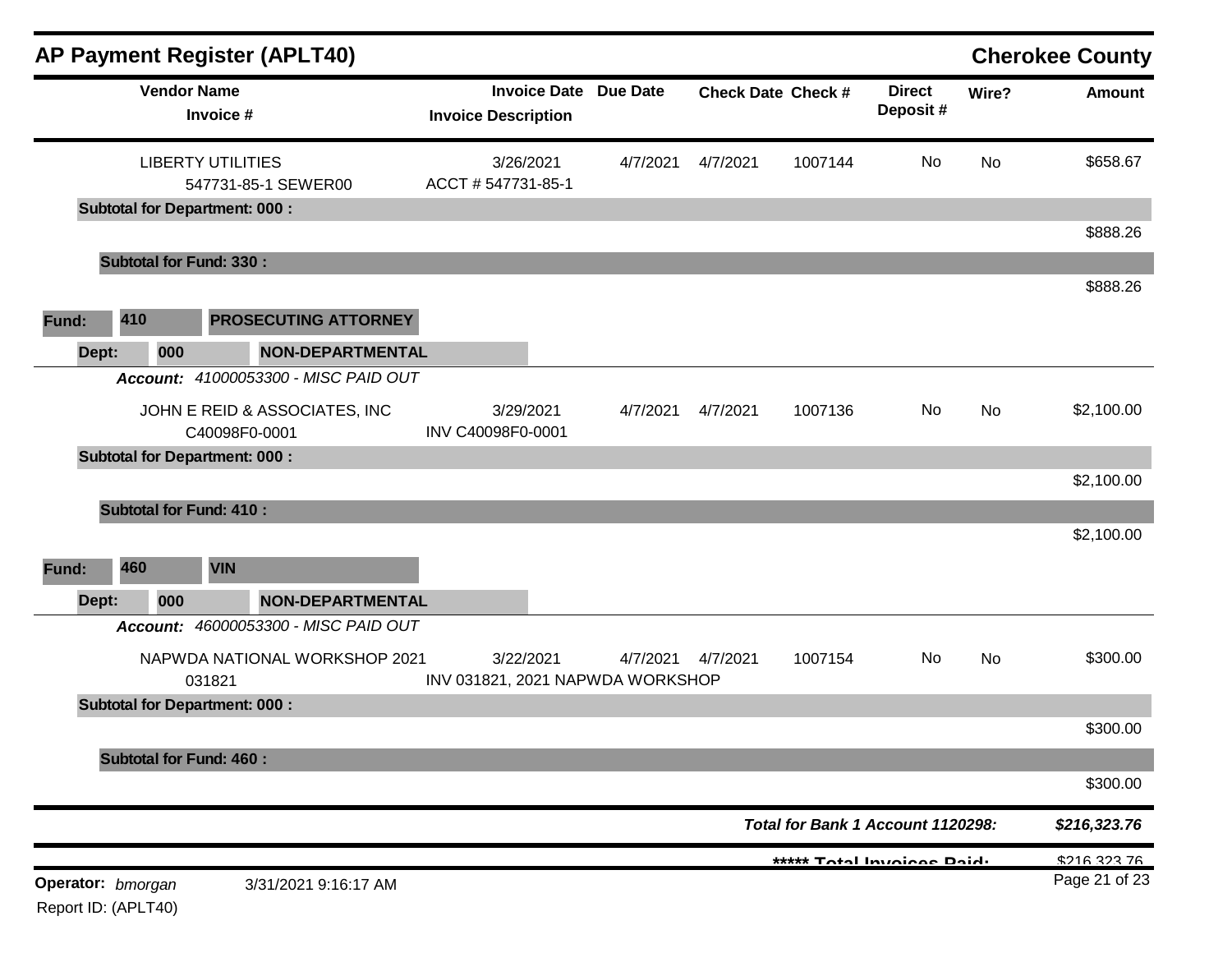| <b>AP Payment Register (APLT40)</b> |                                                     |                           |                                    | <b>Cherokee County</b> |
|-------------------------------------|-----------------------------------------------------|---------------------------|------------------------------------|------------------------|
| <b>Vendor Name</b><br>Invoice #     | Invoice Date Due Date<br><b>Invoice Description</b> | <b>Check Date Check #</b> | <b>Direct</b><br>Wire?<br>Deposit# | Amount                 |
|                                     |                                                     |                           | <b>TOTAL INVOICES FAIU.</b>        | $V = 10,020.1$         |